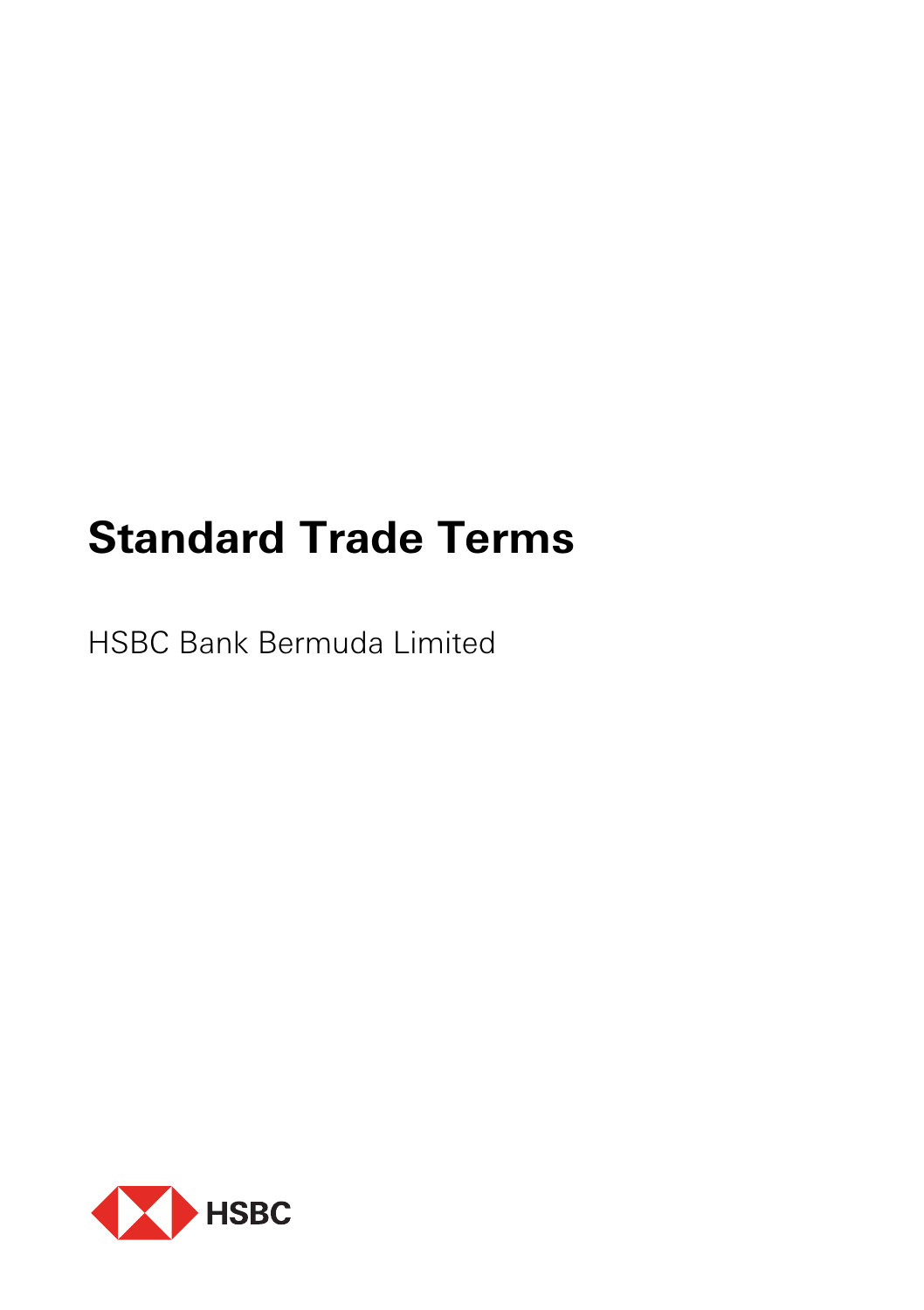# **CONTENTS**

| 1.                                                                   | APPLICATION                                                  | 3                       |
|----------------------------------------------------------------------|--------------------------------------------------------------|-------------------------|
| <b>SECTION 1 - TRADE SERVICES</b>                                    |                                                              | $\overline{\mathbf{4}}$ |
| 2.                                                                   | <b>ICC RULES</b>                                             | $\overline{4}$          |
| 3.                                                                   | DOCUMENTARY CREDITS                                          | 4                       |
| 4.                                                                   | <b>INSTRUMENTS</b>                                           | $\overline{7}$          |
| 5.                                                                   | COLLECTIONS                                                  | 9                       |
| 6.                                                                   | <b>FINANCE</b>                                               | 10                      |
| 7 <sub>1</sub>                                                       | <b>TRADE FINANCE LOANS</b>                                   | 11                      |
| 8.                                                                   | APPLICATIONS FOR RELEASE OF GOODS, SHIPPING GUARANTEES       |                         |
|                                                                      | AND LETTERS OF INDEMNITY                                     | 13                      |
|                                                                      | <b>SECTION 2 - REIMBURSEMENT, INDEMNITY AND OTHER RIGHTS</b> | 14                      |
| 9.                                                                   | REIMBURSEMENT AND INDEMNITY                                  | 14                      |
|                                                                      | 10. CASH COLLATERAL                                          | 15                      |
|                                                                      | 11. PLEDGE                                                   | 15                      |
|                                                                      | 12. TRUST RECEIPTS                                           | 16                      |
|                                                                      | 13. SET-OFF                                                  | 17                      |
|                                                                      | 14. SUPPLEMENTARY RIGHTS                                     | 17                      |
| <b>SECTION 3 - FEES AND PAYMENTS</b>                                 |                                                              | 17                      |
| 15.                                                                  | FEES. COMMISSION. INTEREST AND CHARGES                       | 17                      |
| 16.                                                                  | PAYMENTS                                                     | 18                      |
| <b>SECTION 4 - REPRESENTATIONS, UNDERTAKINGS AND SANCTIONS</b><br>20 |                                                              |                         |
| 17.                                                                  | REPRESENTATIONS AND WARRANTIES                               | 20                      |
|                                                                      | 18. UNDERTAKINGS                                             | 21                      |
|                                                                      | 19. COMPLIANCE WITH LAWS AND SANCTIONS                       | 23                      |
| <b>SECTION 5 - INSTRUCTIONS AND ELECTRONIC PLATFORMS</b><br>25       |                                                              |                         |
| 20.                                                                  | <b>INSTRUCTIONS</b>                                          | 25                      |
| 21.                                                                  | PLATFORMS                                                    | 26                      |
| <b>SECTION 6 - OTHER</b>                                             |                                                              | 27                      |
|                                                                      | 22. LIMITATION ON LIABILITY                                  | 27                      |
|                                                                      | 23. DISCLOSURE, CONFIDENTIALITY AND PRIVACY                  | 29                      |
| 24.                                                                  | MISCELLANEOUS                                                | 31                      |
| 25.                                                                  | <b>GOVERNING LAW AND JURISDICTION</b>                        | 32                      |
|                                                                      | <b>SECTION 7 - DEFINITIONS AND INTERPRETATION</b><br>32      |                         |
| 26.                                                                  | DEFINITIONS AND INTERPRETATION                               | 32                      |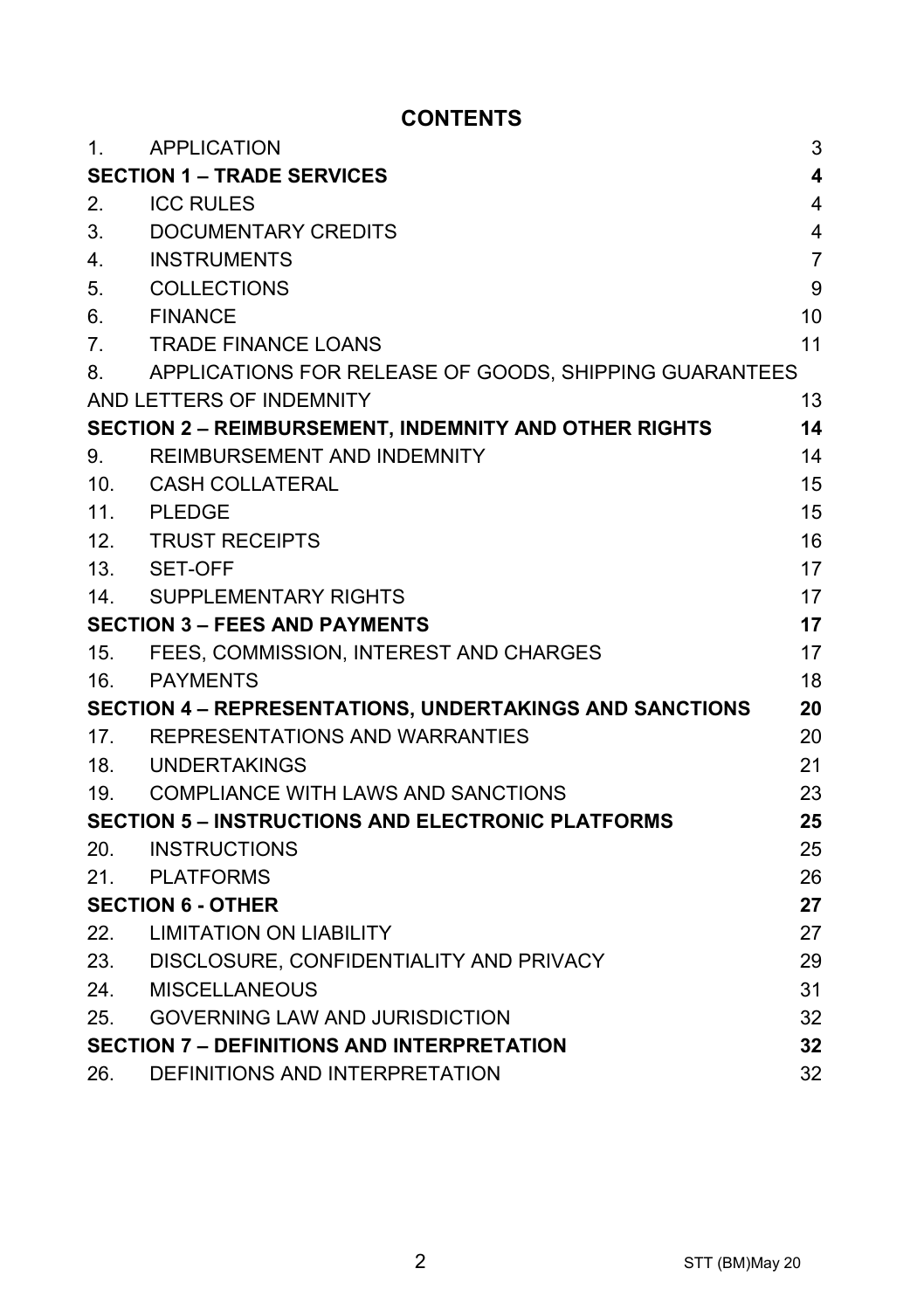# **STANDARD TRADE TERMS (THESE TERMS)**

#### **1. APPLICATION**

1.1 These Terms shall apply to any Trade Service which HSBC may agree to make available or procure at the request of the Customer and shall include any relevant Country Conditions.

1.2 These Terms shall, where applicable, be subject to other terms and conditions in relation to services provided by HSBC to the Customer (including any banking service or account operating agreement) from time to time. In relation to any Trade Service, where any conflict arises between these Terms and any other applicable terms and conditions, the terms and conditions shall apply in the following order of priority:

- (a) the Application;
- (b) the Facility Agreement (if any) and/or any applicable Security Agreement;
- (c) the Country Conditions (if any);
- (d) these Terms; and
- (e) such other terms.

1.3 HSBC does not offer any advice to the Customer in relation to any Trade Service. Whilst HSBC may provide information or express opinions from time to time, such information or opinions are not offered as advice. Before applying for, or accepting, any Trade Service, the Customer shall make such enquiries and assessments as the Customer considers appropriate and the Customer should place no reliance on HSBC to give advice or make recommendations. If the Customer is in doubt of any Trade Service, the Customer should seek independent professional advice.

1.4 Each Trade Service is separate and independent from the Trade Transaction to which such Trade Service relates and HSBC is in no way concerned with, subject to, or bound by, the terms of such Trade Transaction, even if a reference is included in any document relating to that Trade Service.

1.5 HSBC may name, instruct or procure any correspondent bank (including any HSBC Group member) to be the issuing, advising, nominated or confirming bank in respect of any Trade Service (and may restrict such correspondent bank to an HSBC Group member or a correspondent bank acceptable to HSBC) and is authorised to issue a counter-guarantee or counter-SBLC in such form and content as determined by HSBC in favour of the correspondent bank. HSBC may pay to, or receive from any correspondent bank, charges, commissions, fees or other payments.

1.6 Nothing in these Terms shall oblige HSBC to enter into or provide any Trade Service at any time.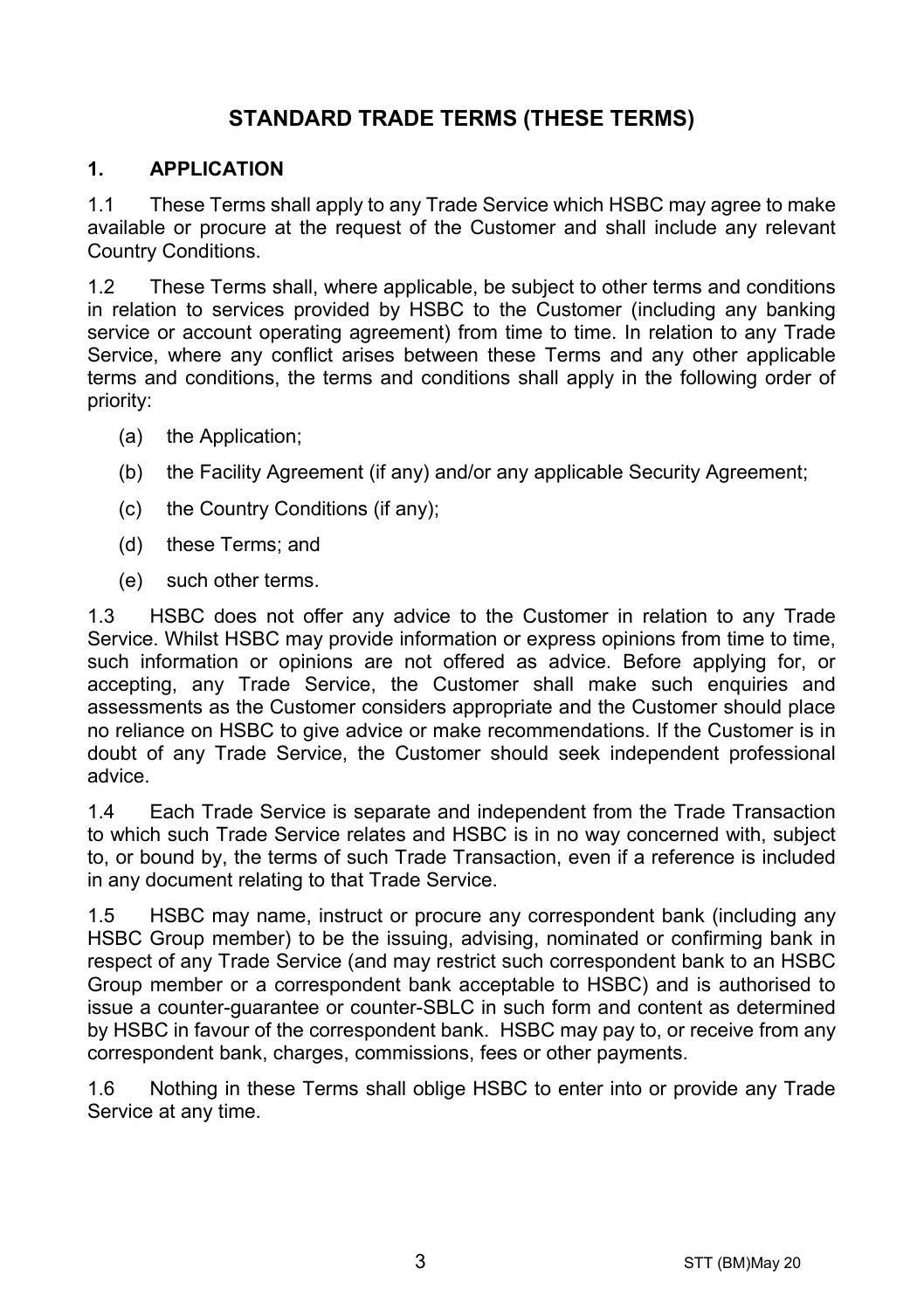# **SECTION 1 – TRADE SERVICES**

#### **2. ICC RULES**

2.1 Unless the Customer otherwise requests (and HSBC agrees with such request):

(a) all Documentary Credits issued by HSBC will be issued subject to the Uniform Customs and Practice for Documentary Credits, 2007 Revision, ICC Publication No. 600 (UCP600) and, if required by HSBC, the Uniform Customs and Practice for Documentary Credits (UCP600) Supplement for Electronic Presentation (eUCP);

(b) all SBLCs issued by HSBC will be issued subject to the International Standby Practices 1998, ICC Publication No. 590 (ISP98);

(c) all bonds and guarantees issued by HSBC will be issued subject to the Uniform Rules for Demand Guarantees, ICC Publication No.758 (URDG 758); and

(d) all Collections will be undertaken subject to the Uniform Rules for Collections 1995, ICC Publication No. 522 (URC 522) and, if required by HSBC, the Uniform Rules for Collections (URC 522) Supplement for Electronic Presentation (eURC),

in each case, as may be revised from time to time (together the ICC Rules), and the rights and obligations of the Customer will be subject to the applicable ICC Rules in addition to these Terms.

2.2 If there is any conflict between any ICC Rule and these Terms, these Terms shall prevail.

#### **3. DOCUMENTARY CREDITS**

- 3.1 The terms in this Clause 3 apply to any Documentary Credits.
- 3.2 The Customer:
	- (a) undertakes to examine the customer copy of each Documentary Credit issued
	- by HSBC in order to check its consistency with the relevant Application; and
	- (b) agrees to give immediate notice to HSBC of any objection to its contents.

#### **Imports**

3.3 HSBC is authorised to honour and pay any Claim made under a Documentary Credit which appears on its face to comply with its terms and/or any Documents drawn (or purporting to be drawn) and presented under such Documentary Credit in accordance with its terms, without reference to or further authority from the Customer or any other party, and without enquiring whether any Claim has been properly made, and notwithstanding that the validity of any such Claim, or the amount of it, may be in dispute. The Customer accepts any such Claim as conclusive evidence that HSBC was liable to honour and pay it, and any payment made, or any steps taken by HSBC in good faith under or in connection with it, shall be binding on the Customer.

3.4 The presentation of any Documents under a Documentary Credit shall be deemed to be in compliance with the terms of the Documentary Credit if HSBC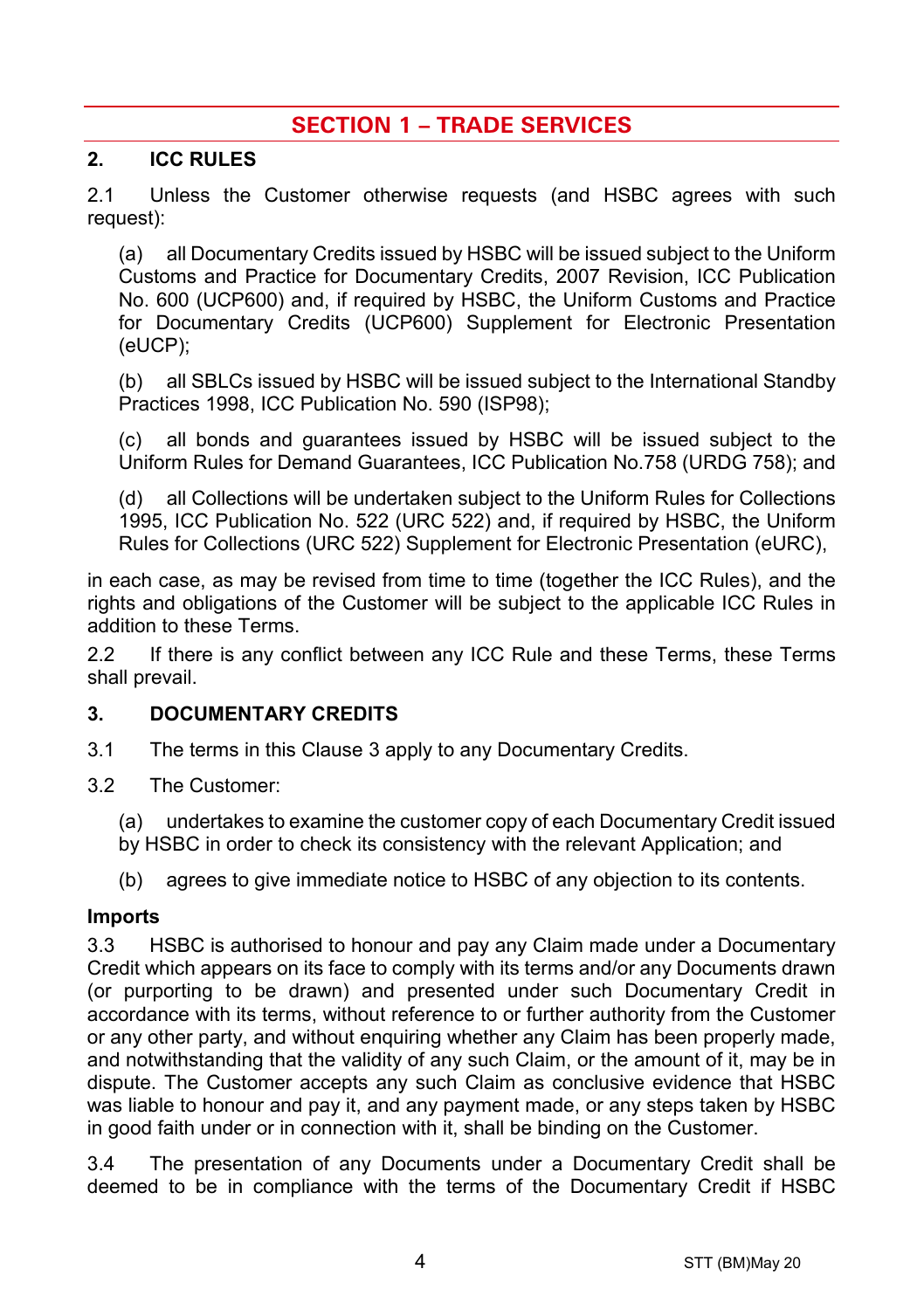determines that they appear to be in order and, taken as a whole, conform with the requirements of the Documentary Credit. The Customer waives all claims against HSBC for any delay that may result in examining such Documents or any failure to identify any discrepancies that may exist.

3.5 Notwithstanding any contrary instruction from the Customer, HSBC may reject any Claim which HSBC determines does not comply with the terms of the relevant Documentary Credit. HSBC is not obliged to notify the Customer or to seek the Customer's waiver of any discrepancy before refusing the Claim. Where HSBC does seek a waiver in respect of any discrepancy, the taking of such action does not oblige HSBC to seek a waiver of any discrepancy at any other time.

3.6 If HSBC notifies the Customer of a discrepancy with respect to a Claim and the Customer requests HSBC and/or its correspondent bank or its agent to:

(a) effect payment under the Documentary Credit, notwithstanding the discrepancy; or

(b) countersign or issue any guarantee or indemnity covering the discrepancy,

the Customer confirms that its reimbursement obligations and the indemnity set out in Clause 9 (*REIMBURSEMENT AND INDEMNITY*) shall apply to such Claim and/or any such guarantee or indemnity.

3.7 HSBC may at any time amend or insert additional terms and conditions into a Documentary Credit as HSBC may consider appropriate, provided that any such amendment or additional terms and conditions shall not increase the Customer Liabilities in relation to such Documentary Credit. HSBC may, subject to the beneficiary's consent, cancel the whole or any unused balance of a Documentary Credit.

3.8 Notwithstanding any instruction in an Application, HSBC may restrict the availability of any Documentary Credit, or any advising or confirming, to its own offices or to any correspondent bank or agent of its choice and, in such case, HSBC may refuse to honour, or make payment for, any Document drawn or purporting to be drawn on any office, bank or other person other than such office, correspondent bank or agent.

3.9 If HSBC effects payment under a Documentary Credit prior to the maturity date of such Documentary Credit:

(a) (in the case where the Documentary Credit beneficiary bears interest) the Customer shall be liable to pay to HSBC the full amount of the Documentary Credit on the maturity date, even if HSBC only paid a discounted amount under the Documentary Credit; and

(b) (in the case where the Customer is required to bear interest under the Documentary Credit pursuant to any other agreement with HSBC) the Customer shall, on the maturity date of such Documentary Credit or such earlier date as may be demanded by HSBC, pay to HSBC the full amount of the Claim together with interest accruing on such Claim for the period from and including the date of HSBC's payment to and including the maturity date, such interest payable in accordance with Clause 15 (FEES, COMMISSION, INTEREST AND CHARGES).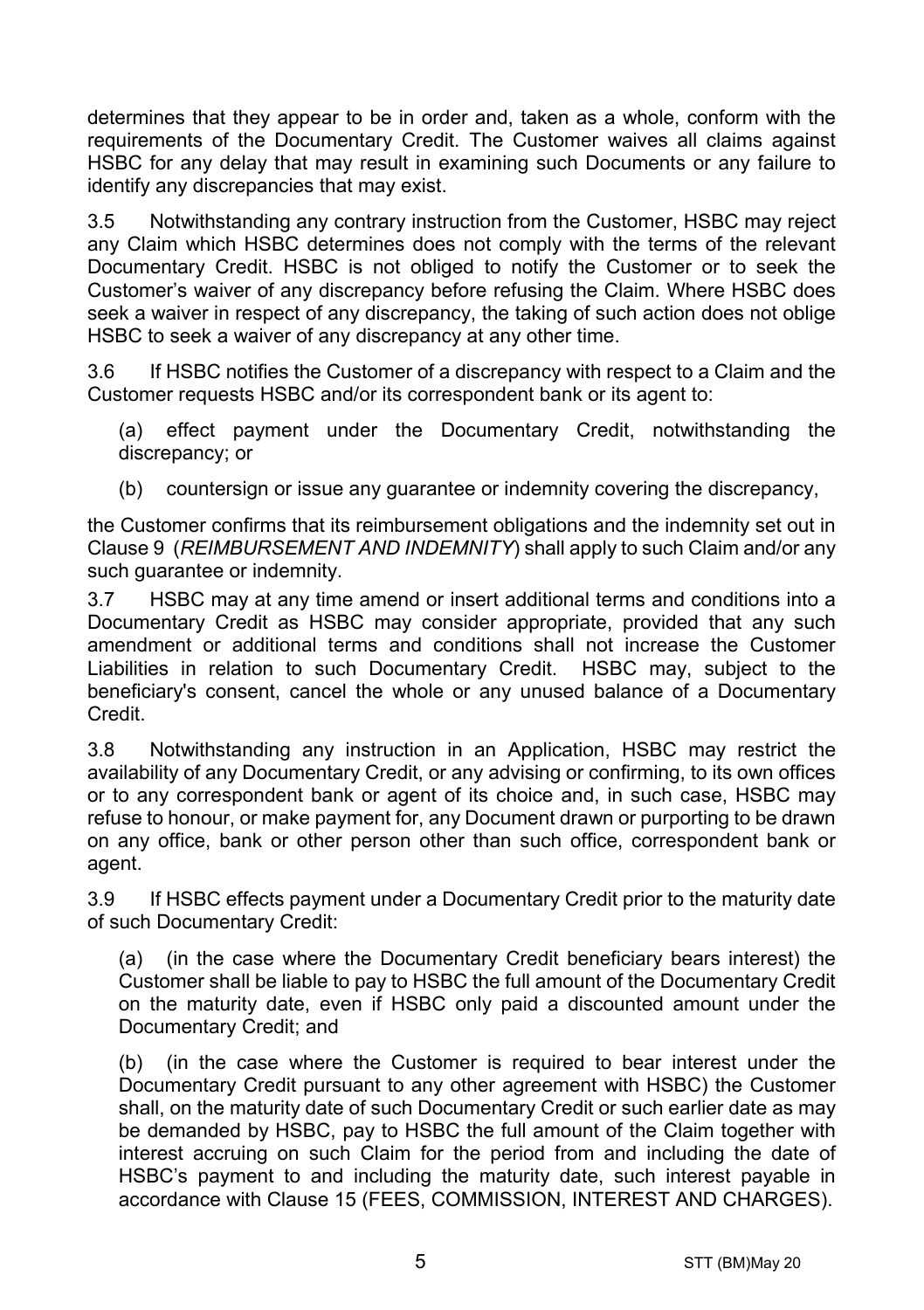3.10 If the terms of a Documentary Credit (whether expressly or impliedly) permits payment to be effected to the beneficiary prior to receipt of the Documents required to be delivered under such Documentary Credit, the Customer shall, on the maturity date of such Documentary Credit or such earlier date as may be demanded by HSBC, pay to HSBC the full amount of the Claim (whether or not the Documents subsequently delivered are compliant with the terms of the Documentary Credit) together with interest accruing on such Claim for the period from and including the date of HSBC's payment to and including the maturity date, such interest payable in accordance with Clause 15 (*FEES, COMMISSION, INTEREST AND CHARGES*).

3.11 If any Documentary Credit stipulates that certain specific Documents be forwarded by the beneficiary directly to the Customer at or prior to the time the beneficiary makes any Claim, all remaining Documents must be produced to HSBC in respect of any Claim under such Documentary Credit. If the Customer uses the Documents forwarded directly to it to obtain possession of the Goods, HSBC is authorised to accept all Documents presented under such Documentary Credit and pay or accept upon presentation and pay at maturity all Documents drawn in respect of the Goods, notwithstanding any discrepancy or any other matter or thing that might otherwise have relieved or affected the Customer's or HSBC's obligations. The Customer confirms that its reimbursement obligations and the indemnity set out in Clause 9 (*REIMBURSEMENT AND INDEMNITY*) shall apply to any amount paid by HSBC in respect of such Documentary Credit.

3.12 If any Documentary Credit stipulates that the Goods be insured under insurance policies/certificates containing "Institute Cargo Clauses" or other industry standard clauses, HSBC may accept insurance policies/certificates which contain "American Institute Cargo Clauses" or any other industry standard clauses that HSBC determines appropriate.

3.13 HSBC will not be bound at any time to release any Documents or Goods to the Customer unless the Customer has fully discharged its Customer Liabilities in respect of the Documentary Credit relating to such Documents or Goods.

3.14 If HSBC issues a Documentary Credit back-to-back (a **Back-to-Back Documentary Credit**) to another Documentary Credit (a **Master Documentary Credit**) the Customer:

(a) acknowledges that its Customer Liabilities in respect of the Back-to-Back Documentary Credit are not dependent or conditional on the performance of the Master Documentary Credit;

(b) unconditionally and irrevocably assigns or transfers absolutely to HSBC all of its payment rights in the Master Documentary Credit;

(c) shall not amend or accept any amendment to the Master Documentary Credit without the consent of HSBC or take any action which might result in HSBC not receiving the full amount under the Master Documentary Credit; and

(d) authorises HSBC to use the Documents presented under the Back-to-Back Documentary Credit to make a Claim under the Master Documentary Credit irrespective of any discrepancies or irregularities in the Documents presented.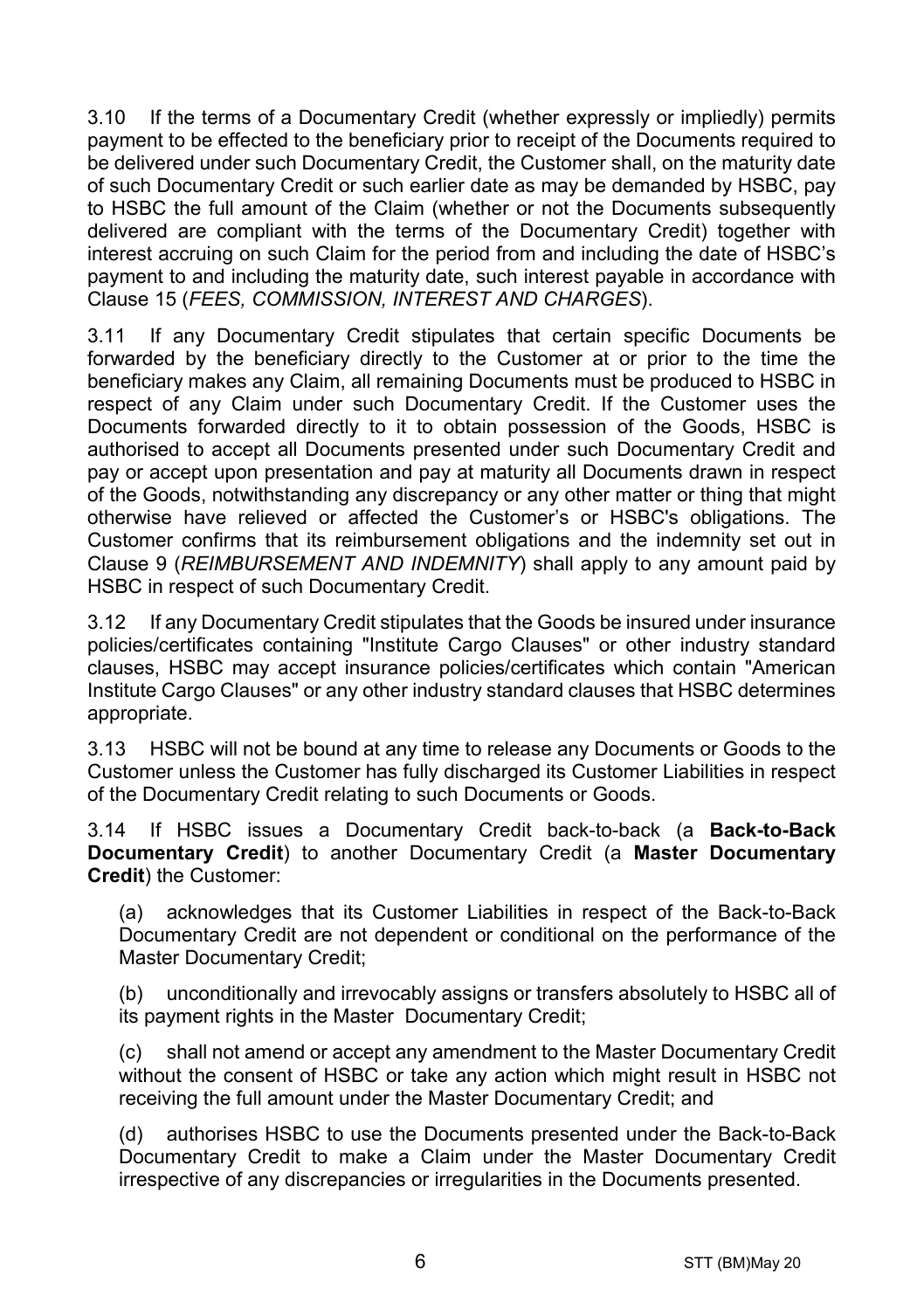3.15 HSBC is not obliged to notify the Customer of any incompatibility between the terms of a Back-to-Back Documentary Credit and the relevant Master Documentary Credit.

# **Exports**

3.16 If HSBC confirms a Documentary Credit or SBLC (whether on a disclosed or undisclosed basis) and payment in full or part is not received by HSBC from the relevant issuing bank, the Customer is only required to reimburse HSBC for amounts not received if the non-payment was due to a Recourse Event. Such reimbursement by the Customer is payable immediately upon HSBC's demand together with any interest payable in accordance with Clause 15 (*FEES, COMMISSION, INTEREST AND CHARGES*) and the Customer shall reimburse HSBC for any loss or damage suffered by HSBC as a result of the non-payment.

3.17 HSBC will not be bound by a confirmation (whether on a disclosed or undisclosed basis) and will not be obliged to negotiate a Documentary Credit or SBLC if it is amended without HSBC's consent, the Documents presented do not fully comply with the terms of the Documentary Credit or SBLC, the original Documentary Credit or SBLC is different from the copy of the Documentary Credit or SBLC upon which HSBC based its confirmation, the Customer does not comply with any of its obligations under this Clause 3, or if payment in full or part is not received by HSBC (or cannot be accepted by HSBC) from the relevant issuing bank as a result of a Recourse Event.

3.18 If HSBC confirms a Documentary Credit or SBLC on an undisclosed basis, the Customer shall not make a presentation in respect of the Documentary Credit or SBLC to any person other than HSBC and shall promptly provide to HSBC the original Documentary Credit or SBLC, any operative documents and any amendments issued by the relevant issuing bank.

3.19 If HSBC confirms a Documentary Credit or SBLC (whether on a disclosed or undisclosed basis), the Customer:

(a) unconditionally and irrevocably assigns or transfers absolutely to HSBC all of its payment rights in such Documentary Credit or SBLC; and

(b) shall not take any action which might result in HSBC not receiving the full amount under the Documentary Credit or SBLC.

#### **4. INSTRUMENTS**

4.1 The terms in this Clause 4 apply to any SBLC, demand guarantee (including an avalisation, co-acceptance or acceptance of a Document), bond, counter-guarantee, counter-SBLC, or similar independent payment obligation (including any extension, renewal or amendment of the same)(each an **Instrument**) issued, confirmed or provided by HSBC.

4.2 The Customer:

(a) undertakes to examine the customer copy of each Instrument issued or entered into by HSBC in order to check its consistency with the relevant Application: and

(b) agrees to give immediate notice to HSBC of any objection to its contents.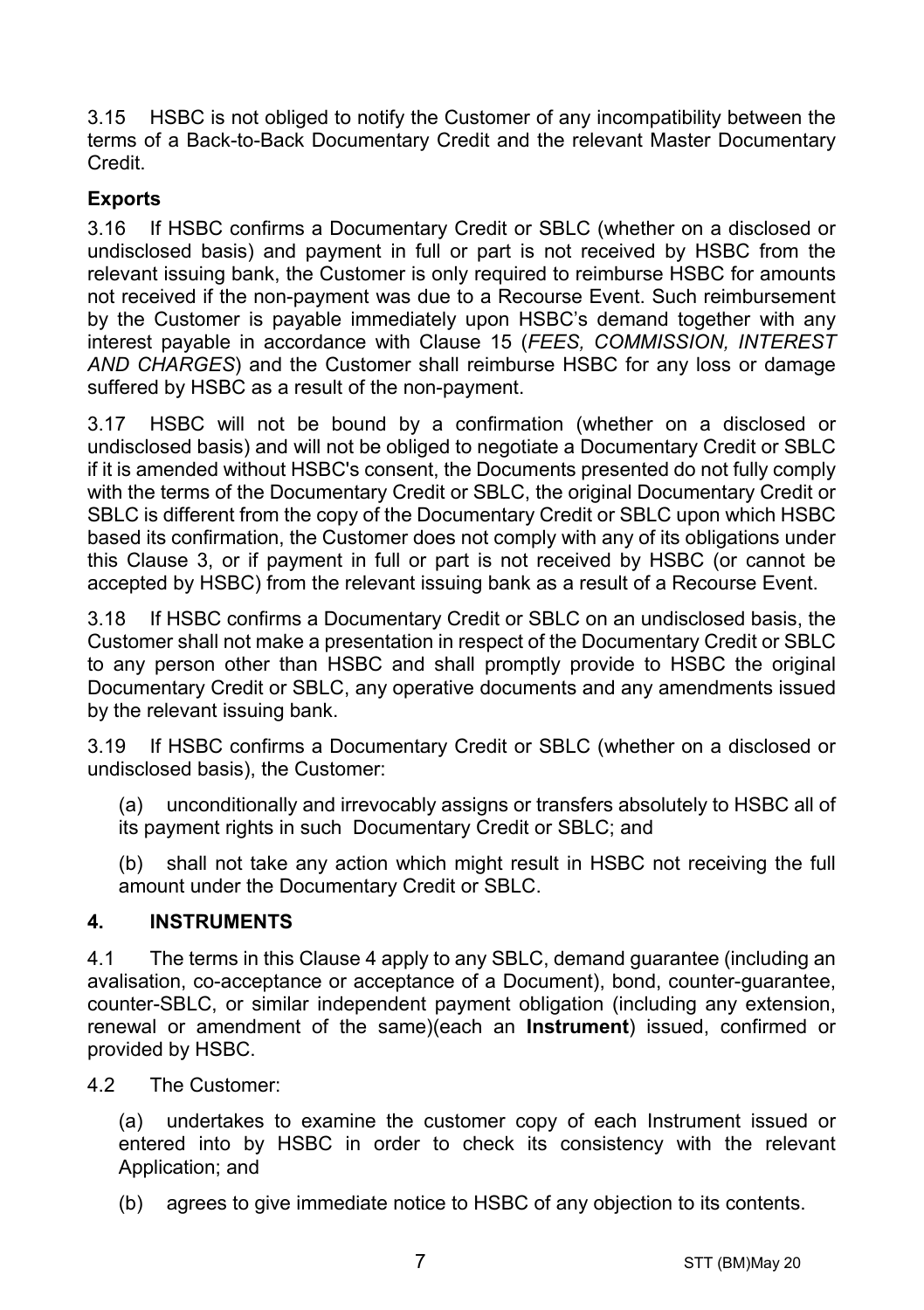4.3 HSBC is authorised to accept, pay or honour any Claim made under any Instrument which appears on its face to comply with its terms, without reference to or further authority from the Customer or any other party, and without enquiring whether any such Claim on HSBC has been properly made, notwithstanding that the validity of any such Claim, or the amount of it, may be in dispute. The Customer accepts any such Claim as conclusive evidence that HSBC was liable to pay or comply with it, and any payment made, or any steps taken by HSBC in good faith under or in connection with it, shall be binding upon the Customer.

4.4 The presentation of any documents under an Instrument shall be deemed to be in compliance with the terms of the Instrument if HSBC determines that they appear on their face to be in order and, taken as a whole, conform with the requirements of the Instrument. The Customer waives all claims against HSBC for any delay that may result in examining such documents or any failure to identify any discrepancies that may exist.

4.5 Notwithstanding any contrary instruction from the Customer, HSBC is entitled to reject any Claim which HSBC determines does not comply with the terms of the relevant Instrument. HSBC is not obliged to notify the Customer or to seek the Customer's waiver of any discrepancy before refusing the Claim. Where HSBC does seek a waiver in respect of any discrepancy, the taking of such action does not oblige HSBC to seek a waiver of discrepancy at any other time.

4.6 If HSBC notifies the Customer of a discrepancy with respect to a Claim and the Customer requests HSBC and/or its correspondent bank or its agent to:

- (a) effect payment under the Instrument, notwithstanding the discrepancy; or
- (b) countersign or issue any guarantee or indemnity covering the discrepancy,

the Customer confirms that its reimbursement obligations and the indemnity set out in Clause 9 (*REIMBURSEMENT AND INDEMNITY*) shall apply to such Claim and/or any such guarantee or indemnity.

4.7 HSBC may at any time amend or insert additional terms and conditions into an Instrument as HSBC may consider appropriate, provided that any such amendment or additional terms and conditions shall not increase the Customer Liabilities in relation to such Instrument. HSBC may, subject to the beneficiary's consent, cancel the whole or any unused balance of an Instrument.

4.8 Notwithstanding any instruction in an Application, HSBC may restrict the availability of any SBLC, or any advising or confirming, to its own offices or to any correspondent bank or agent of its choice and, in such case, HSBC may refuse to honour, or make payment for, any Document drawn or purporting to be drawn on any office, bank or other person other than such office, correspondent bank or agent.

4.9 If the terms of an SBLC (whether expressly or impliedly) permits payment to be effected to the beneficiary prior to receipt of the documents required to be delivered under such SBLC, the Customer shall, on the maturity date of such SBLC or such earlier date as may be demanded by HSBC, pay to HSBC the full amount of the Claim (whether or not the documents subsequently delivered are compliant with the terms of the SBLC) together with interest accruing on such Claim for the period from and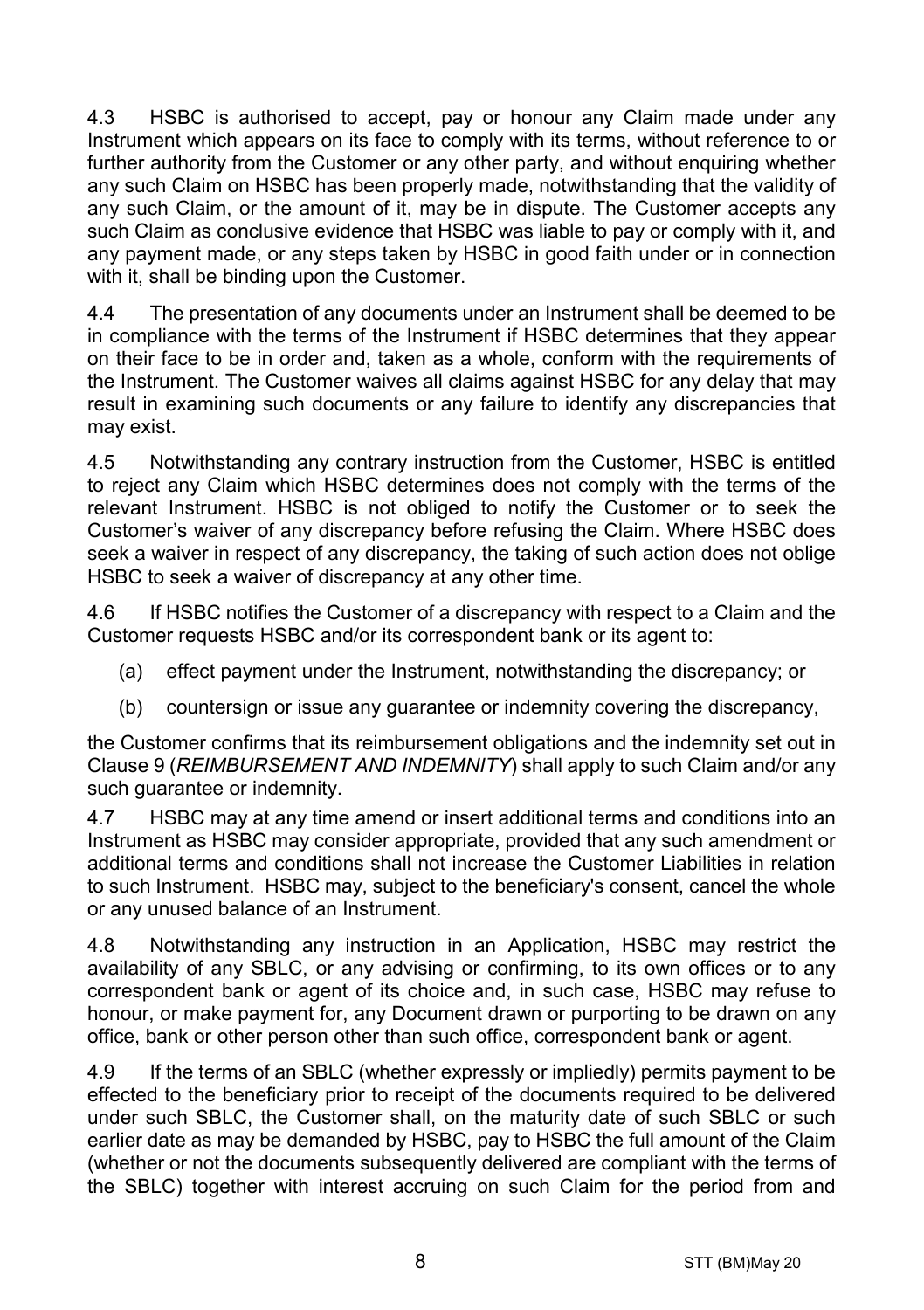including the date of HSBC's payment to and including the maturity date, such interest payable in accordance with Clause 15 (*FEES, COMMISSION, INTEREST AND CHARGES*).

4.10 Notwithstanding the foregoing, if the Customer has requested HSBC to issue or arrange for the issuance of an Instrument by a correspondent bank for which a counter-guarantee or counter-SBLC must be issued by HSBC, HSBC may include such terms in the counter-guarantee or counter-SBLC that HSBC considers are required to support the issuance of such Instrument. Without limitation, the validity period and Claim period (if applicable) of the counter-guarantee or counter-SBLC shall be longer than the validity period and Claim period (if applicable) of the Instrument and other terms may be added to reflect the laws under which the Instrument is governed.

4.11 If any Instrument contemplates renewal or extension and the Customer does not advise HSBC at least 5 Business Days prior to the time required for HSBC to provide notice of cancellation as required by the Instrument, HSBC may renew or extend for an additional year or such other term as HSBC may so select. HSBC shall however be under no obligation to issue, extend or renew any Instrument and may at any time:

(a) cancel or revoke any Instrument without prior notice to or authorisation from the Customer if such Instrument or the beneficiary of such Instrument permits cancellation or revocation; or

(b) pay any Instrument without prior notice to or authorisation from the Customer if the Instrument or any relevant law permits or requires payment to be made if such Instrument is cancelled, withdrawn, not extended or not renewed.

4.12 Any cancellation, payment or revocation by HSBC of any Instrument at any time shall be without prejudice to the rights and obligations of HSBC and the Customer under these Terms.

4.13 Unless an Instrument expressly provides that the original Instrument must be presented to HSBC to support a Claim, HSBC may pay and/or comply with any Claim, whether or not the original of the Instrument is presented to HSBC.

4.14 Notwithstanding that the Customer may claim that an Instrument has been reduced, cancelled or terminated, HSBC may determine that, due to the governing law of the Instrument, it is has not been reduced, cancelled or terminated, or HSBC may determine that it is necessary to obtain or require the relevant beneficiary's confirmation of the reduction, release or discharge of HSBC's and/or any correspondent bank's liabilities under such Instrument. Subject to such determination, or until such confirmation is received by HSBC, such Instrument shall not be treated or deemed as reduced, cancelled or terminated.

#### **5. COLLECTIONS**

5.1 The terms in this Clause 5 apply to any Collection transaction.

5.2 If HSBC is requested by the Customer to handle a Collection as the remitting bank, HSBC shall be under no obligation to make any payment to the Customer in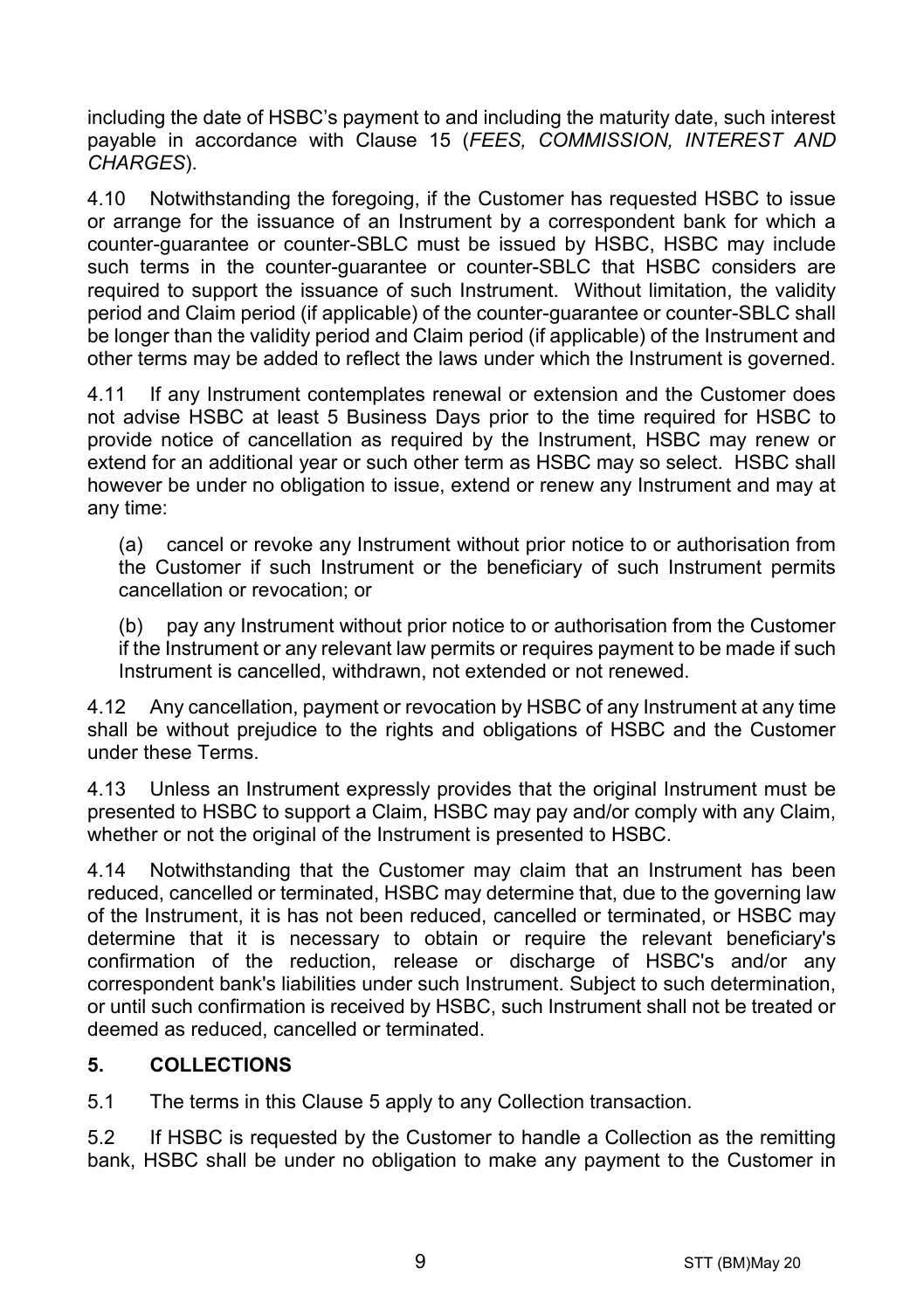respect of the Collection until HSBC has received full payment from the collecting or presenting bank.

5.3 HSBC is not obliged to check the Documents before sending them to the collecting or presenting bank.

5.4 HSBC is not obliged to check the Documents that it receives from a remitting bank.

## **6. FINANCE**

6.1 The terms in this Clause 6 apply where HSBC Finances any Document or Documentary Credit.

6.2 Upon HSBC Financing a Document or Documentary Credit, the Customer unconditionally and irrevocably:

(a) transfers ownership of the Document or Documentary Credit to HSBC and undertakes to endorse the relevant Document in favour of HSBC (if not already endorsed in favour of HSBC as a condition to such Finance) and deliver the original endorsed Document to HSBC;

(b) assigns or transfers absolutely to HSBC all of its rights to receive the proceeds of such Documentary Credit or Document; and

(c) assigns or transfers absolutely to HSBC all of its rights, title and interest in the associated underlying receivable (and related rights and proceeds) (if any) arising from the underlying Trade Transaction,

and where the amount of the Finance was calculated by applying an advance rate to the face value of the Document or Documentary Credit, upon receipt by HSBC of any proceeds of that Document or Documentary Credit in excess of the amount of the Finance, HSBC shall pay those proceeds to the Customer (after deducting any outstanding Customer Liabilities).

6.3 If HSBC has Financed a Document or Documentary Credit and payment in full or part is not received by HSBC for any reason (or cannot, for any reason whatsoever, be accepted by HSBC) from the relevant issuing bank, confirming bank, collecting bank, presenting bank, drawee or obligor (as applicable), then unless otherwise agreed in writing by HSBC:

- (a) such Trade Service is provided with full recourse against the Customer; and
- (b) the Customer is required to reimburse HSBC for amounts not received.

Such reimbursement is payable immediately upon HSBC's demand together with any interest payable in accordance with Clause 15 (*FEES, COMMISSION, INTEREST AND CHARGES*) and the Customer shall reimburse HSBC for any loss or damage suffered by HSBC as a result of the non-payment.

6.4 If HSBC has agreed to Finance a Document or Documentary Credit on a nonrecourse basis and payment in full or part is not received by HSBC (or cannot be accepted by HSBC) from the relevant issuing bank, confirming bank, collecting bank, presenting bank, drawee or obligor (as applicable), the Customer is only required to reimburse HSBC for amounts not received if the non-payment was due to a Recourse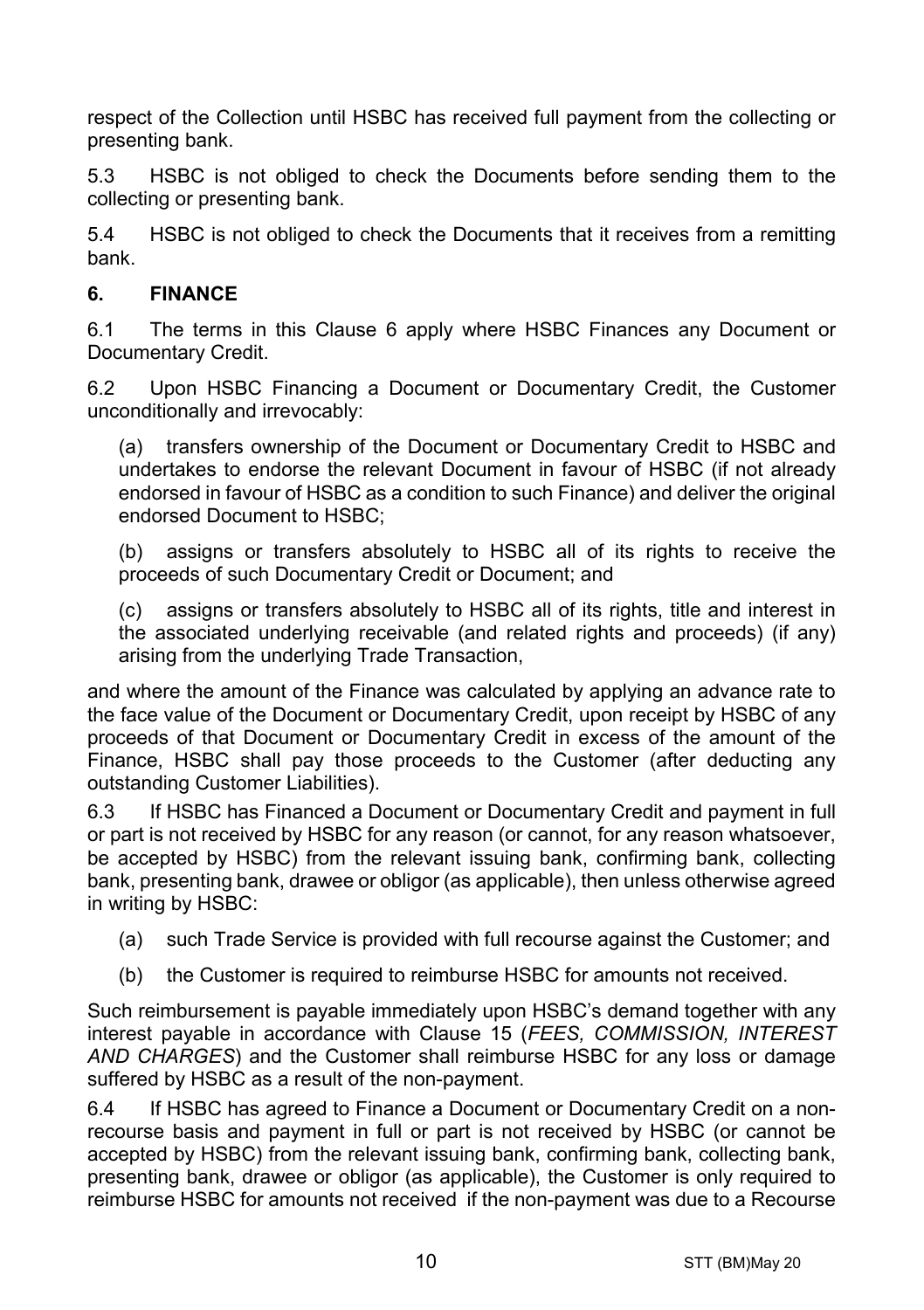Event. Such reimbursement is payable immediately upon HSBC's demand together with any interest payable in accordance with Clause 15 (*FEES, COMMISSION, INTEREST AND CHARGES*) and the Customer shall reimburse HSBC for any loss or damage suffered by HSBC as a result of the non-payment.

6.5 Where HSBC has Financed a Document or Documentary Credit, HSBC may at its discretion:

(a) take conditional acceptances and/or acceptances for honour and/or to extend the due date for payment in relation to any such Document or Documentary Credit;

(b) accept payment from any drawee or acceptor before maturity under rebate or discount;

(c) accept part payment before maturity and deliver a proportionate part of the Goods to any drawee or acceptor of such Document or Documentary Credit or the consignee of the related Goods;

(d) at the request of any drawee, delay presentation of such Document or Documentary Credit for payment or acceptance without affecting the liability of the Customer to HSBC in respect of such Document or Documentary Credit;

(e) give an indemnity against any loss arising from any discrepancies in order to obtain acceptance or payment of a Document and the Customer confirms that its reimbursement obligations and the indemnity set out in Clause 9 (*REIMBURSEMENT AND INDEMNITY*) shall apply to any such indemnity; and

(f) institute proceedings and take steps for the recovery from the acceptors or endorsers of any such Document or Documentary Credit of any amount due in respect of such Document or Documentary Credit, despite HSBC having debited the bank account of the Customer with the amount of such Document or Documentary Credit.

#### **7. TRADE FINANCE LOANS**

7.1 The terms in this Clause 7 apply to any Trade Finance Loans which HSBC may provide to the Customer from time to time.

7.2 Subject to the terms of any applicable Facility Agreement which may apply, any Trade Finance Loan which HSBC provides to the Customer shall be on an uncommitted basis and HSBC may terminate or cancel such Trade Finance Loan at any time without providing reasons to the Customer.

7.3 Interest shall accrue on the Trade Finance Loan and shall be payable in accordance with Clause 15 (*FEES, COMMISSION, INTEREST AND CHARGES*).

7.4 The Customer shall repay each Trade Finance Loan together with accrued interest and any outstanding fees, commissions, charges and expenses incurred by HSBC on demand unless HSBC agrees otherwise in writing. In any event the Customer shall repay a Trade Finance Loan no later than:

(a) its maturity date;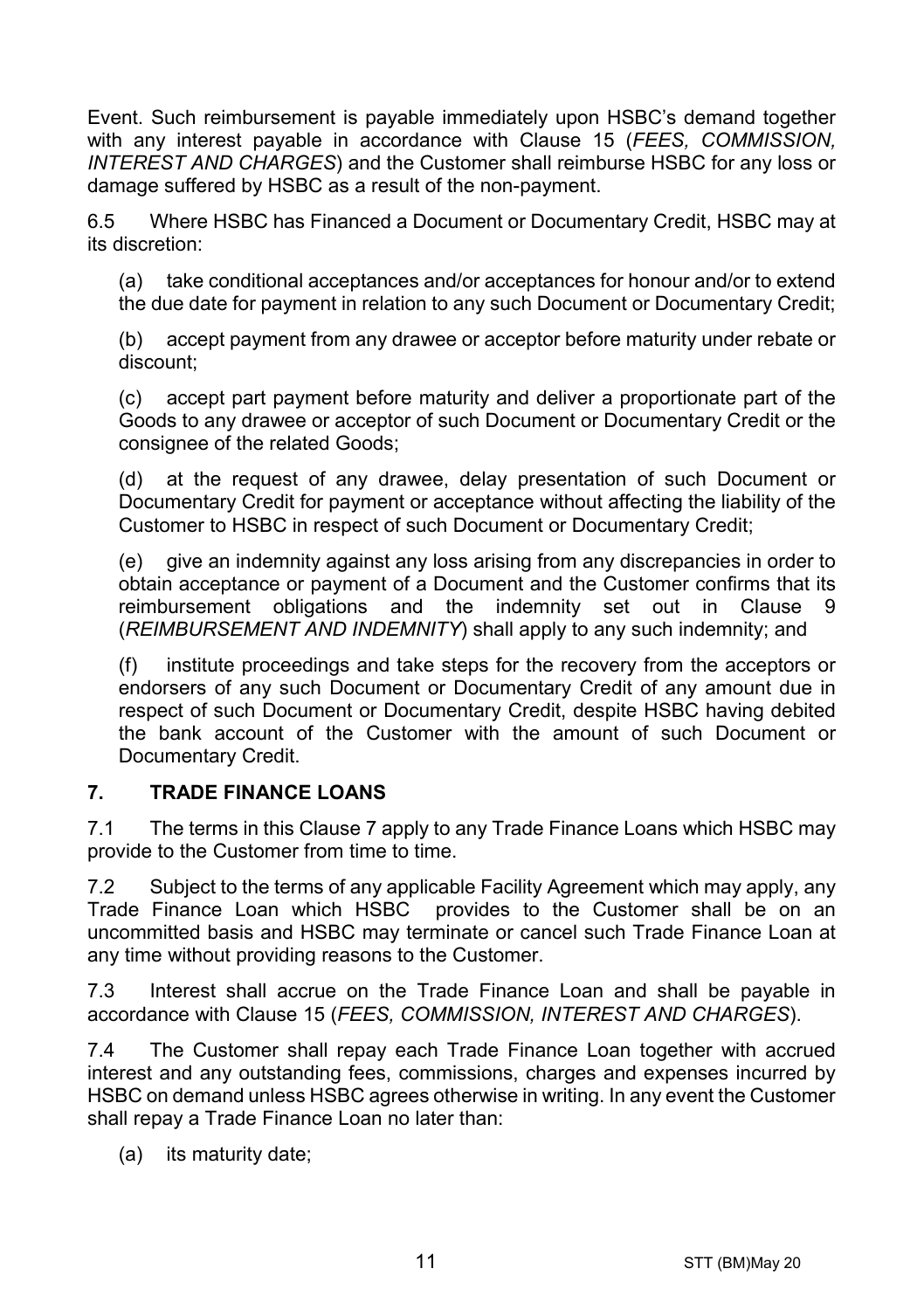(b) if it is for financing goods or services, the date on which the Customer receives the proceeds of sale of those goods or services (in full or part); and/or

(c) if it is for the financing of a debt owed to the Customer, the date on which the Customer receives payment of the debt (in full or part),

and, upon the request of HSBC, the Customer will arrange for all monies payable to the Customer under or in connection with the relevant Trade Transaction to be paid directly to a bank account as specified by HSBC to be used towards the repayment of that Trade Finance Loan and any other outstanding Customer Liabilities.

7.5 If a Trade Finance Loan is due for repayment on a day when the Customer is entitled to make a drawing under another Trade Finance Loan, HSBC may require:

(a) the amount of the Trade Finance Loan that is to be repaid to be deducted from the amount of the drawing to be made; and

(b) only the difference in amounts (if any) to be paid to the Customer.

7.6 Where the Customer requests a Trade Finance Loan and it is to be backed by a Documentary Credit or a confirmed purchase order, pro-forma invoice or such other supporting document specified in the Application, the Customer shall, at or before the time when the Customer submits the Application for that Trade Finance Loan, lodge with HSBC the original Documentary Credit (including all amendments (if any)) or a copy of the confirmed purchase order, pro-forma invoice or other such supporting document referred to in the Application (as applicable), in each case in the format required by HSBC (the **Supporting Document**).

7.7 Where HSBC provides to the Customer a Trade Finance Loan backed by a Supporting Document, the Customer shall:

(a) only use the proceeds of that Trade Finance Loan for the purpose of purchasing, producing, processing, manufacturing, storing, insuring and/or preparing for the sale or shipment of the Goods referred to in the Supporting Document;

(b) not accept any amendment to or cancellation of the Supporting Document without HSBC's prior written consent;

(c) promptly notify HSBC if the value of the relevant Goods or the proceeds due under the Supporting Document at any time falls below the amount of the Trade Finance Loan;

(d) promptly notify HSBC if the relevant Goods are not shipped in accordance with the terms of the Supporting Document;

(e) where the Supporting Document is a Documentary Credit, present all Documents to HSBC in strict compliance with the terms and conditions of the Documentary Credit before the expiry of the time limit(s) prescribed in the Documentary Credit; and

(f) where the Supporting Document is not a Documentary Credit, promptly following shipment of the relevant Goods, provide HSBC with the invoice and other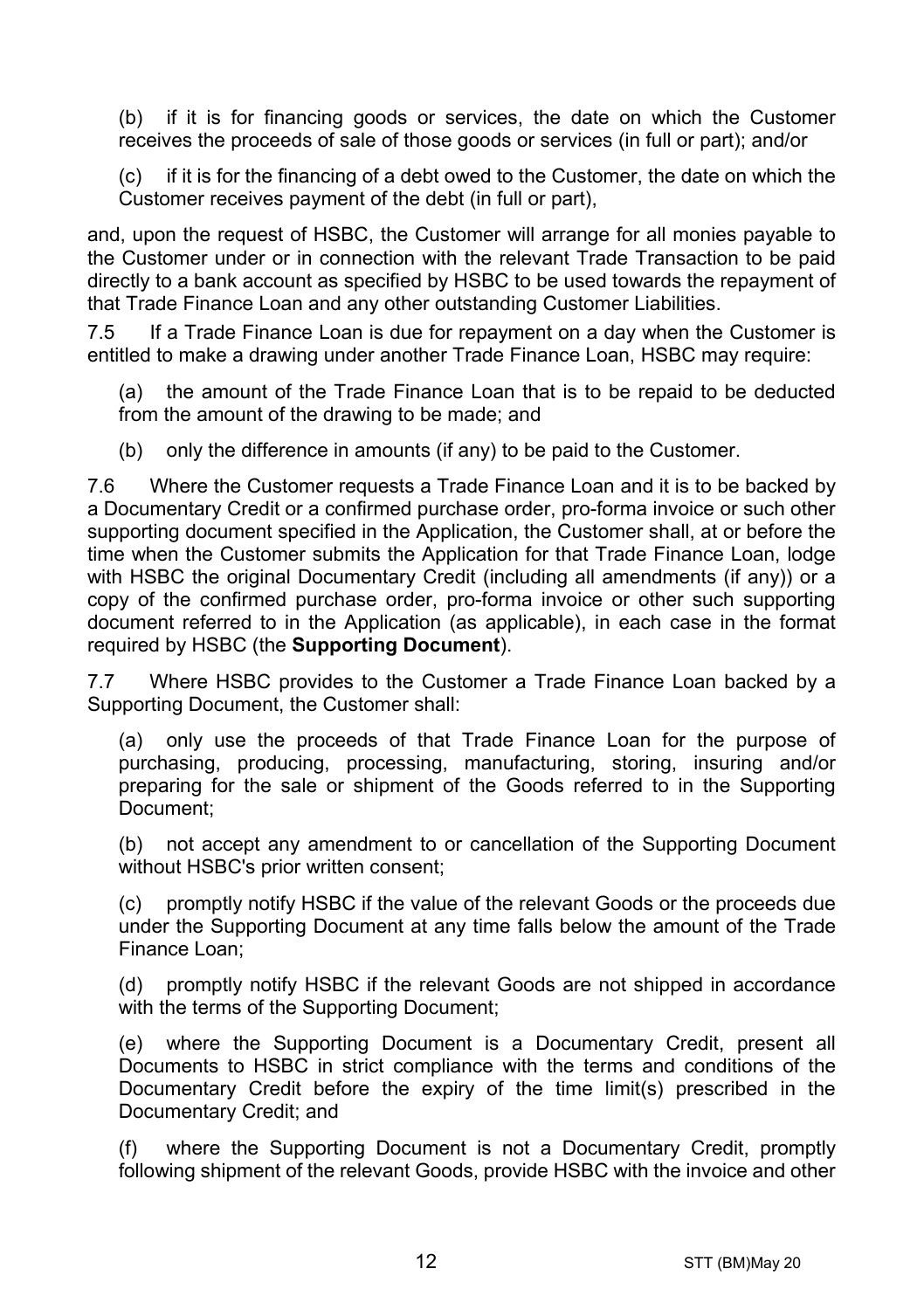documents evidencing that the relevant Goods have been supplied to the relevant buyer in accordance with the terms and conditions of the relevant sales contract.

7.8 Where HSBC provides to the Customer a Trade Finance Loan backed by a Documentary Credit and HSBC presents the required Documents to the issuing bank for payment or approval and/or HSBC Finances that Documentary Credit or any Document presented under that Documentary Credit, HSBC is authorised to apply the proceeds of the Documentary Credit or the amount of the Finance towards the repayment of that Trade Finance Loan and any other outstanding Customer Liabilities (including accrued interest).

#### **8. APPLICATIONS FOR RELEASE OF GOODS, SHIPPING GUARANTEES AND LETTERS OF INDEMNITY**

8.1 The terms in this Clause 8 apply to any Application for the release of Goods, shipping quarantee or letter of indemnity.

8.2 If the Customer requests HSBC to sign or countersign any letter of indemnity or shipping guarantee or (as the case may be) sign, endorse or release any air waybill, bill of lading, parcel post receipt or delivery order (collectively, the **Transport Documents**) to facilitate the release of Goods:

(a) HSBC is authorised (but not obliged):

(i) to honour any Claim (including the acceptance of any Document presented) made under any Documentary Credit, Collection or Document relating to any released Goods and to pay the invoiced amount of the Goods or the value of the Goods (whichever is higher) without examining any of the presented Documents and whether or not aware of any discrepancies; and

(ii) to utilise any Transport Documents in HSBC's possession for the redemption of any letter of indemnity or shipping guarantee; and

(b) the Customer shall promptly accept any Document presented for the payment of the relevant Goods (whether discrepant or not) and shall indemnify HSBC and each other Indemnified Party in accordance with Clause 9.2 (*REIMBURSEMENT AND INDEMNITY*).

8.3 Goods and/or Documents are released to the Customer for the purpose of taking delivery of and selling the Goods.

8.4 HSBC may compromise, settle, pay or resist any Claim arising from or in connection with the issuance of any letter of indemnity or shipping guarantee or HSBC signing, endorsing or releasing any Transport Document in such manner as HSBC determines appropriate, without releasing the Customer's obligation and liability to reimburse and indemnify HSBC hereunder.

8.5 The Customer shall redeem and deliver each letter of indemnity or shipping guarantee (if any) to HSBC for cancellation immediately upon receipt of the relevant original Transport Documents.

8.6 The Customer agrees that its Customer Liabilities in respect of a letter of indemnity or shipping guarantee shall continue and shall not be reduced until such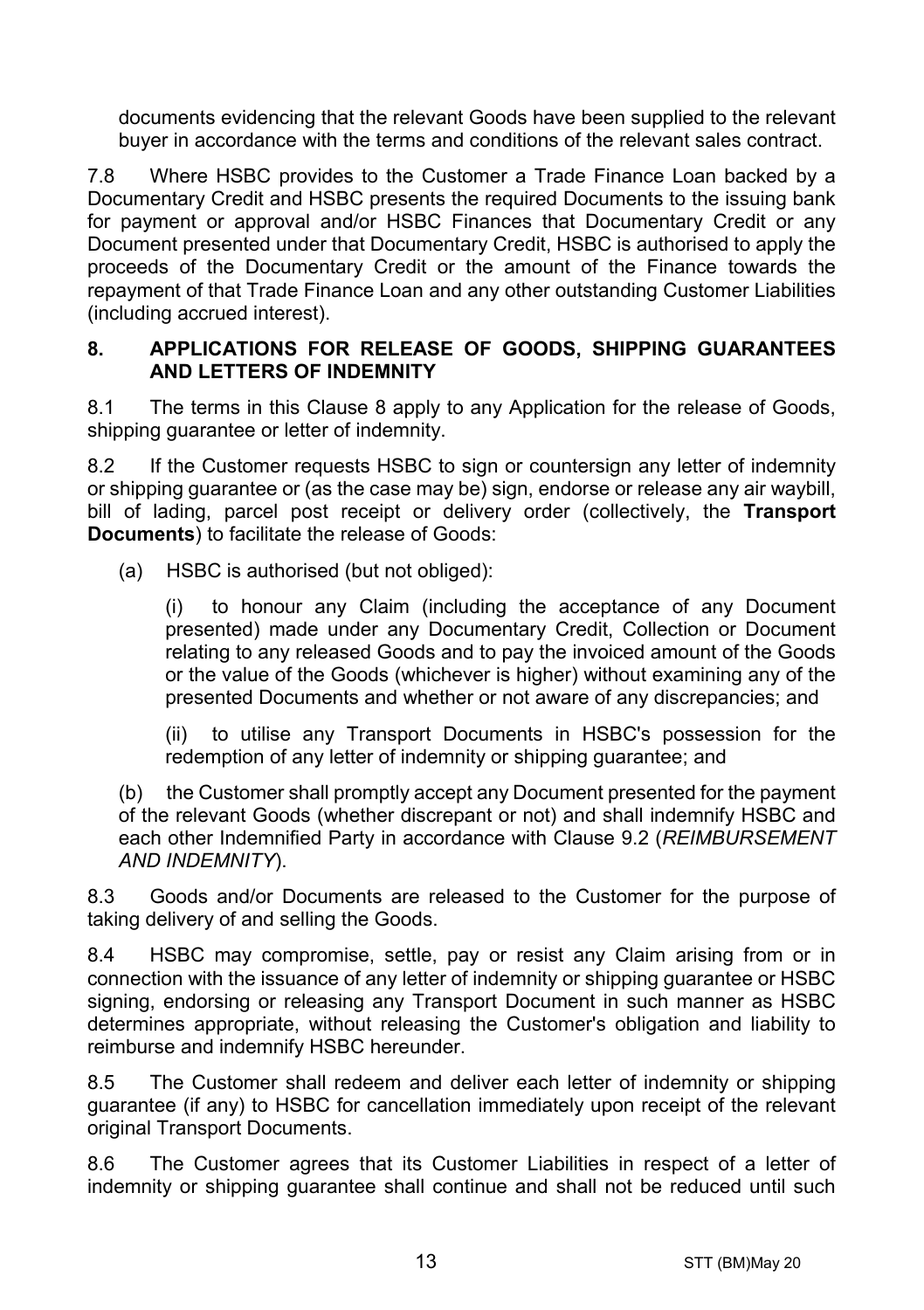letter of indemnity or shipping guarantee has been returned to HSBC and HSBC has been released from all its liabilities under such letter of indemnity or shipping guarantee.

# **SECTION 2 – REIMBURSEMENT, INDEMNITY AND OTHER RIGHTS**

# **9. REIMBURSEMENT AND INDEMNITY**

9.1 The Customer shall upon demand reimburse or pay to HSBC all sums paid (in whatever manner) or due to be paid by HSBC to any person in respect of any Trade Service and shall upon demand pay to HSBC all sums owing at any time by the Customer to HSBC including any principal, interest, commissions, fees, Increased Costs, taxes, customs duties and charges in respect of such Trade Services and any costs and expenses incurred by HSBC in connection with providing such Trade **Services** 

9.2 The Customer shall indemnify HSBC, each HSBC Group member, and their officers, employees and delegates (each, an **Indemnified Party**) on demand against all direct, indirect and consequential liabilities and losses, payments, damages, demands, claims, expenses and costs (including legal fees and fees, claims, demands and liabilities from a beneficiary or any other person on a full indemnity basis), proceedings, actions and other consequences (collectively, the **Losses**) which any Indemnified Party may suffer, sustain or incur under or in connection with any Trade Service and the enforcement of its rights under these Terms (except where any such Loss is caused by the Indemnified Party's fraud, gross negligence or wilful misconduct). The Customer shall on demand pay to the Indemnified Party the full amount of the Losses.

9.3 The Customer shall, upon request by any Indemnified Party, forthwith appear and defend at the Customer's own cost and expense any action which may be brought against such Indemnified Party in connection with any Trade Service and to provide such assistance as such Indemnified Party may reasonably require.

9.4 HSBC may, at any time and without notice, debit from any bank account which the Customer holds with any HSBC Group member, or deduct from any proceeds held or received by HSBC which are due to the Customer, any Customer Liabilities outstanding at that time (even if such debit or deduction would cause the relevant bank account to become overdrawn).

9.5 The indemnities contained in these Terms shall not be in any way discharged or diminished, nor shall the liability of the Customer be affected by reason of HSBC or any person from time to time, varying, realising or releasing any of the same, or granting any time, indulgence or concession or compounding with any person, or concurring in accepting or varying any compromise, arrangement or settlement, or omitting to claim or enforce payment, or determining, varying, reducing or extending the terms of any Trade Service, or by anything done or omitted which, but for this provision, might operate to discharge or otherwise exonerate the Customer.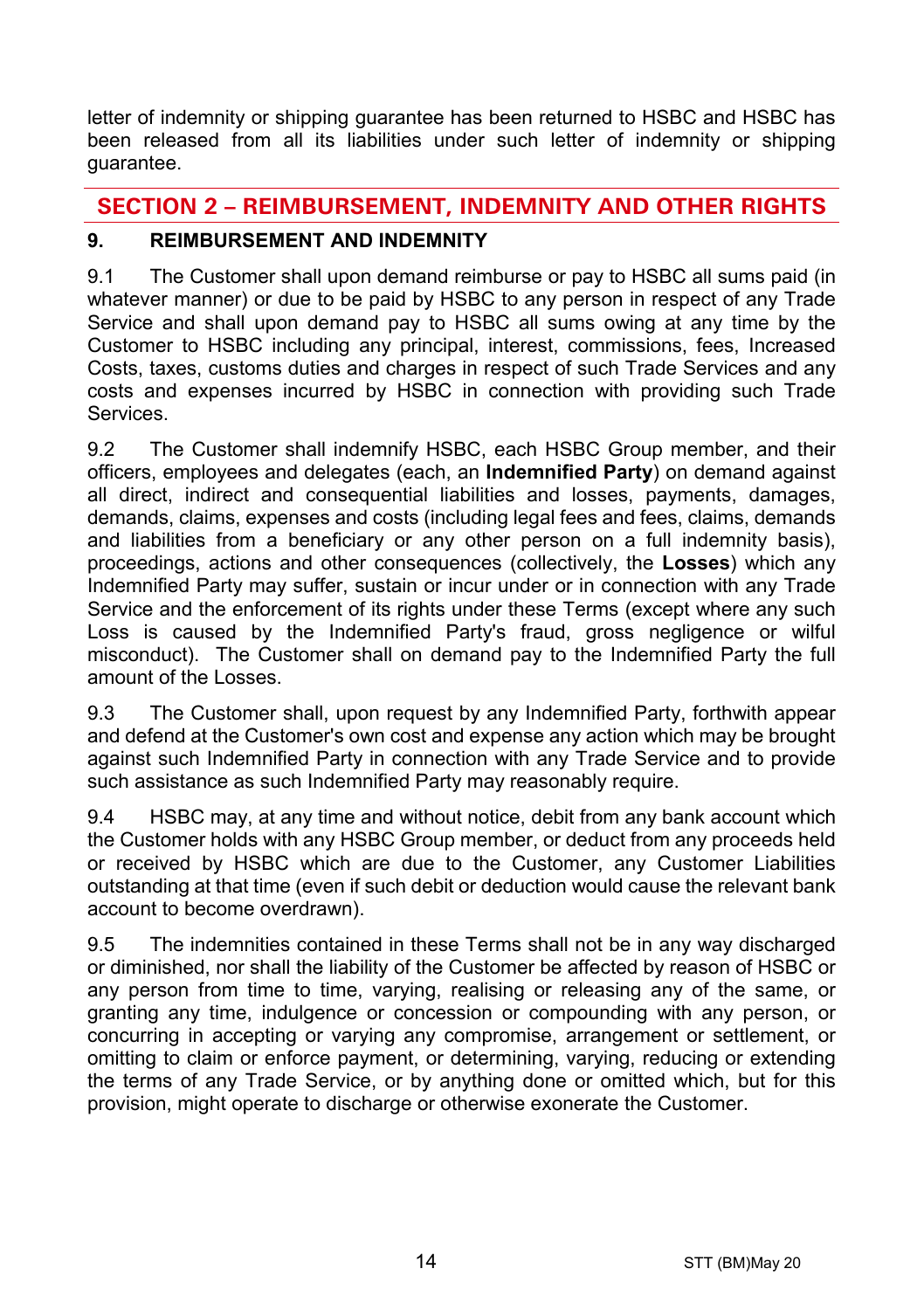# **10. CASH COLLATERAL**

10.1 The Customer shall upon demand pay to such bank account as HSBC may direct cash cover in an amount sufficient to cover the Customer Liabilities or such lesser amount if agreed by HSBC (such amount paid, being **Cash Collateral**).

10.2 If required by HSBC, the Customer will grant to HSBC, in form and substance satisfactory to HSBC, a security interest which is customary in the Governing Jurisdiction in respect of the bank account and such Cash Collateral, and the Customer shall undertake any filing, registration, recording or enrolment of such security interest for it to be perfected and enforceable against the Customer and shall pay any related fees.

10.3 HSBC may, at any time without notice or demand, apply (whether by way of set-off, transfer or otherwise) any or all Cash Collateral towards the payment of any Claim, the repayment of any Trade Finance Loan and/or the satisfaction of any or all other Customer Liabilities.

10.4 Unless HSBC otherwise agrees:

(a) Cash Collateral shall not constitute a debt owed by HSBC to the Customer or any other person and shall not be repayable or refundable (in whole or in part) by HSBC to the Customer or any other person, in each case, until and unless HSBC is satisfied that all the Customer Liabilities have been unconditionally and irrevocably paid and discharged in full; and

(b) no interest shall accrue on Cash Collateral.

10.5 The Customer shall not create or permit to subsist any mortgage, charge, pledge, lien or other security interest or encumbrance over the Cash Collateral, or any bank account in which such Cash Collateral is held (except for any security in favour of HSBC) or assign, transfer or otherwise deal with the same.

#### **11. PLEDGE**

11.1 The Customer will pay to HSBC on demand all Customer Liabilities.

11.2 The Customer hereby, to the extent permissible, pledges to HSBC as a continuing security for the Customer Liabilities all Documents and Goods which are at any time in actual or constructive possession or control of HSBC or held on trust for, or to the order of, HSBC whether for custody, collection, security, the making of a Claim or any other reason and whether or not in the ordinary course of banking business and whether in the Governing Jurisdiction or elsewhere.

11.3 To the extent required by HSBC, the Customer shall do all acts (including entering into such further documents) to create, evidence and give the full effect of a pledge over the Documents and Goods as security for the Customer Liabilities.

11.4 If, in the Governing Jurisdiction a pledge (or its equivalent) is required to be registered, filed or otherwise publicly recorded for it to be enforceable, upon request of HSBC the Customer shall take all reasonable action to so register, file and/or record such pledge (including making payment of any related fees).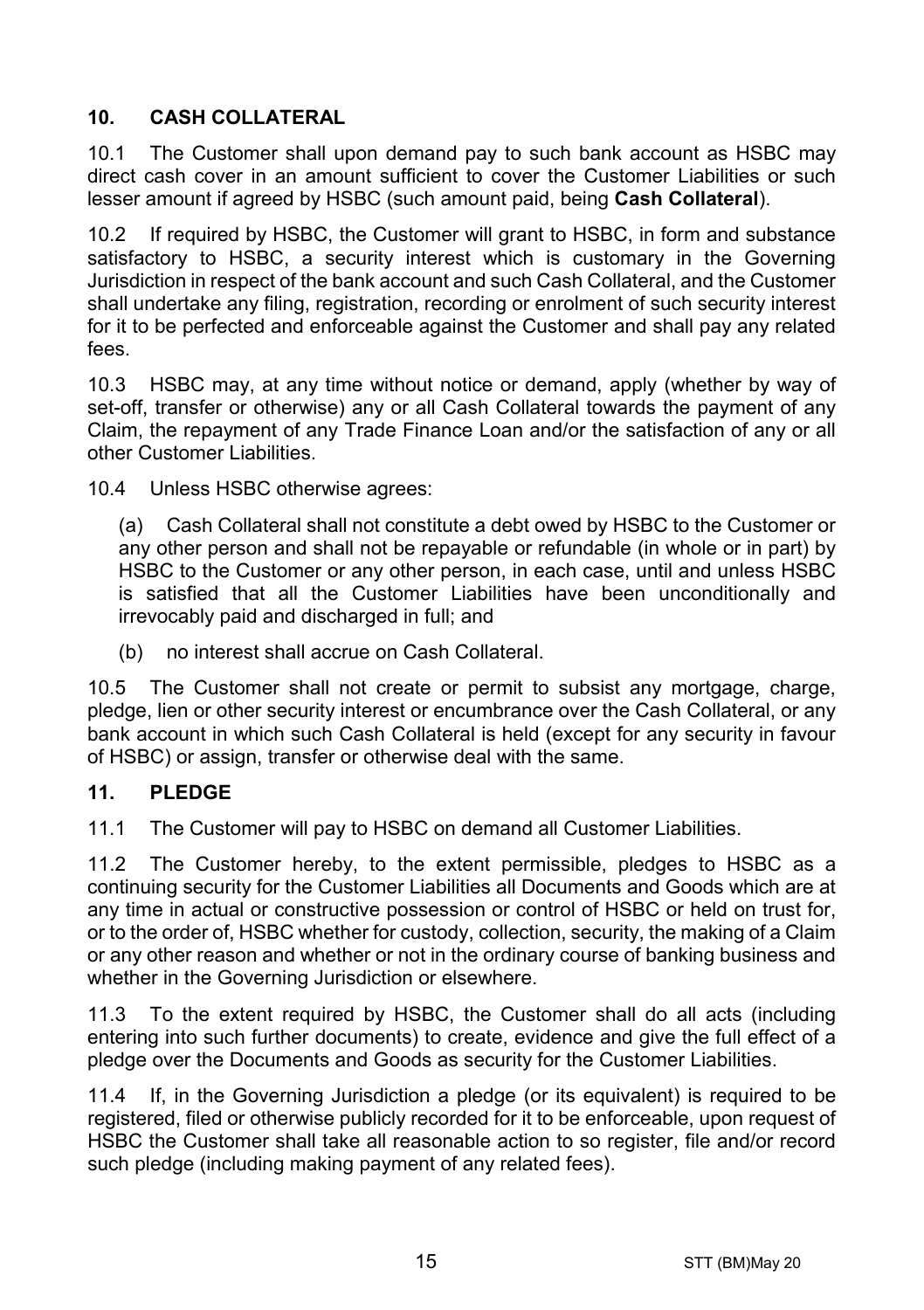11.5 Any restriction on the right of consolidating securities shall not apply to the pledge under this Clause 11.

11.6 The risk in any Documents and Goods pledged shall remain with the Customer and neither HSBC nor any other HSBC Group member shall be responsible for any loss or damage or depreciation in value of any Documents or Goods held by HSBC as security.

11.7 If:

(a) the Customer fails to pay any Customer Liabilities when due or demanded;

(b) the Customer does not comply with any other provision of these Terms;

(c) any representation made by the Customer under these Terms is or proves to have been incorrect when made or deemed to have been made;

(d) the Customer is unable or admits inability to pay its debts as they fall due or the Customer is or is deemed to be insolvent or bankrupt under the laws of its jurisdiction of establishment and/or incorporation (as applicable); or

(e) the Customer enters into or becomes subject to a reorganisation, a composition or other arrangement with one or more creditors, a winding-up, or any other form of bankruptcy or insolvency process or proceeding,

HSBC may enforce its pledge and may, without demand, notice, legal process or any other action with respect to the Customer or any other person, realise, sell, negotiate or otherwise dispose of all or some of the Documents and the Goods at any time and in any way which it deems expedient free from any restrictions and claims and HSBC shall not be liable for any loss arising out of such realisation, sale, negotiation or disposal.

11.8 All monies received, recovered or otherwise realised by HSBC following the enforcement of the pledge may be credited to a separate interest-bearing suspense account for so long as HSBC determines in order to preserve HSBC's rights towards discharge of the whole of the Customer Liabilities.

#### **12. TRUST RECEIPTS**

12.1 Whilst any Customer Liabilities remain outstanding in respect of any Trade Service provided in relation to any Documents or Goods, if any such Documents or Goods are held by or released to the Customer or to its order, the Customer:

(a) will hold such Documents and Goods (and the proceeds of sale and/or any insurance) on trust for HSBC (or, if a trust is not recognised and enforceable, hold to the order of HSBC) exclusively for the purpose agreed between HSBC and the Customer from time to time in respect of the Trade Service being provided;

(b) will keep such sale and/or insurance proceeds, and store such Goods, separate from any other property of the Customer and capable of being identified;

(c) confirms that such Documents and Goods will continue to be subject to the pledge in Clause 11 (*PLEDGE*) but at the risk of the Customer;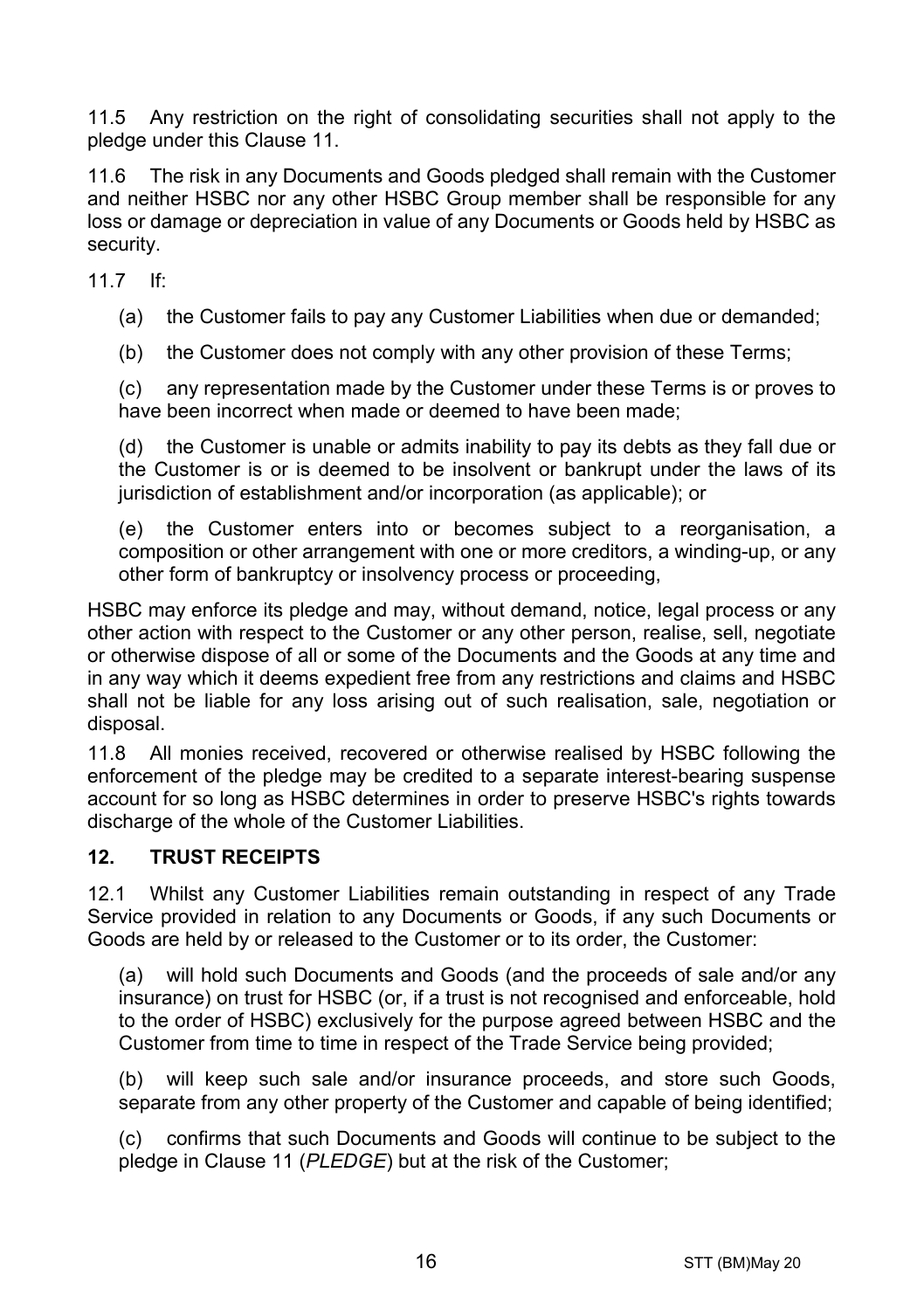(d) will, at the request of HSBC, execute and deliver to HSBC trust receipts in form and substance satisfactory to HSBC together with any other documentation HSBC may require:

(e) will comply promptly and fully with any instructions or request which HSBC may give to the Customer in relation to such Documents and Goods;

(f) will, upon receipt, promptly pay to HSBC the proceeds of sale and/or insurance of the Goods; and

(g) acknowledges that HSBC may at any time take possession and dispose of the Goods, Documents and/or sale and/or insurance proceeds of the Goods.

## **13. SET-OFF**

13.1 HSBC may, at any time and without notice, combine or consolidate all the bank accounts of the Customer held with HSBC and/or set-off any Customer Liabilities against any obligation owed by HSBC to the Customer (including in respect of any Cash Collateral, or proceeds received or held by HSBC), regardless of the place of payment, booking branch or currency of either obligation.

13.2 To effect any set-off HSBC may convert to a currency any amount which is in a different currency at the relevant Exchange Rate.

13.3 If any Customer Liabilities are unliquidated or unascertained, HSBC may apply or set off an amount estimated by it in good faith to be the amount of that liability.

#### **14. SUPPLEMENTARY RIGHTS**

14.1 HSBC's rights under these Terms are to be in addition to and are not to be in any way prejudiced or affected by any one or more other indemnities, guarantees, securities or other obligations which HSBC may now or subsequently hold whether from the Customer or any other person.

14.2 HSBC may enforce its rights under these Terms or in respect of any other indemnities, guarantees, securities or other obligations which HSBC may now or subsequently hold whether from the Customer or any other person in any order it chooses and the Customer waives any rights it may have which provide otherwise.

# **SECTION 3 – FEES AND PAYMENTS**

#### **15. FEES, COMMISSION, INTEREST AND CHARGES**

15.1 Unless otherwise agreed in writing with the Customer:

(a) fees and other charges (other than interest and commission) shall be payable by the Customer to HSBC in respect of each Trade Service at the rates, in the amounts, and at the times agreed in the relevant Application, Facility Agreement or Tariff Book or as otherwise in accordance with HSBC's standard practices;

(b) interest shall be payable by the Customer to HSBC upon demand in respect of any Trade Finance Loan or Finance, shall accrue on the amount of such Trade Finance Loan or Finance for the period from the date HSBC provides such Trade Finance Loan or Finance to the date such Trade Finance Loan or Finance is repaid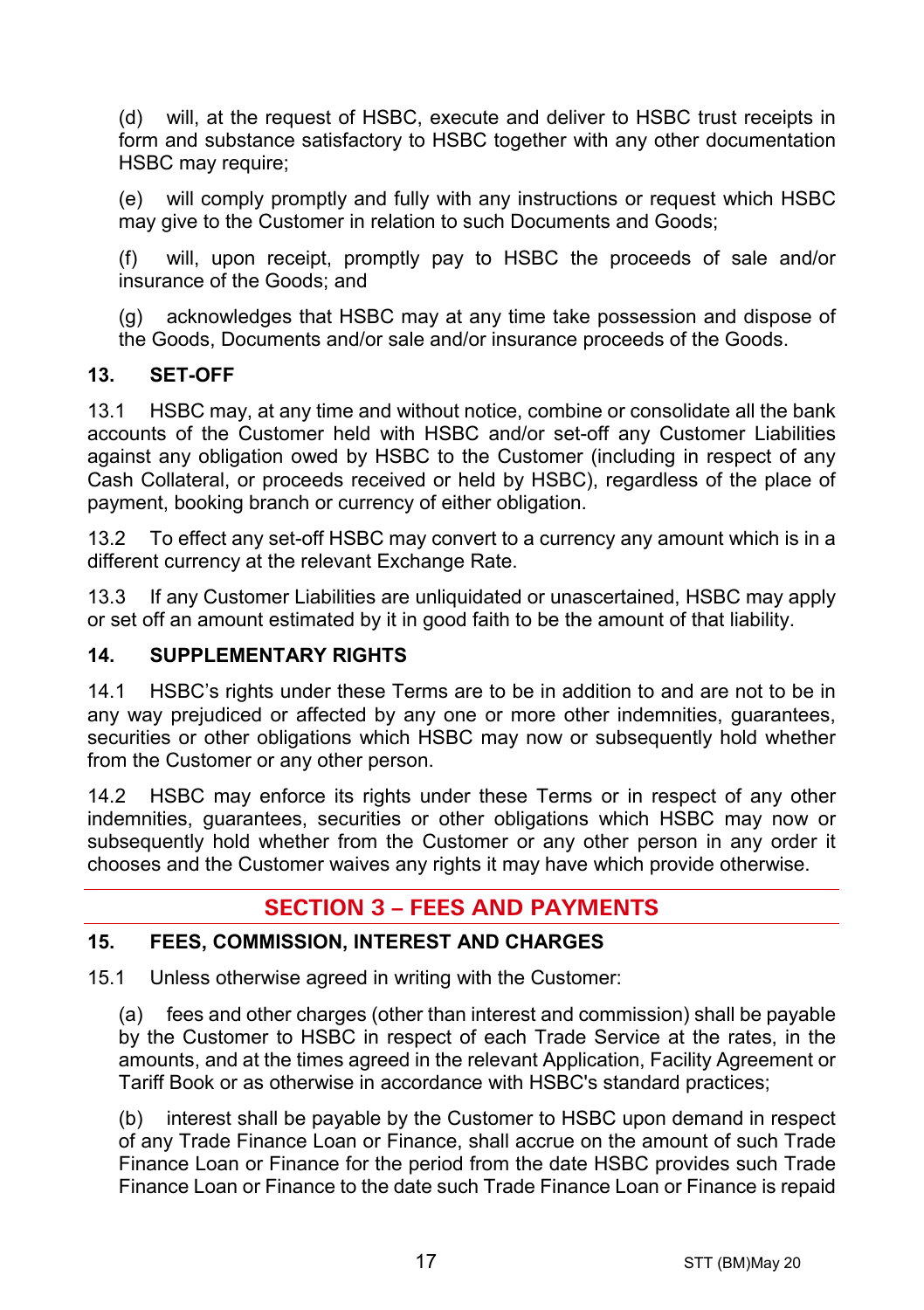or settled in full, and shall be calculated by reference to the rates agreed in the relevant Application, Facility Agreement or Tariff Book or as otherwise in accordance with HSBC's standard practices;

(c) interest shall be payable by the Customer to HSBC upon demand in respect of any Claim paid by HSBC, shall accrue on the amount of the Claim for the period from the date HSBC pays such Claim to the date the Customer Liabilities resulting from such Claim are reimbursed in full, and shall be calculated by reference to the rates agreed in the relevant Application, Facility Agreement or Tariff Book or as otherwise in accordance with HSBC's standard practices; and

(d) commission shall be payable by the Customer to HSBC upon demand in respect of any Documentary Credit or Instrument and shall be calculated by reference to the face value of such Documentary Credit or Instrument and the rates agreed in the relevant Application, Facility Agreement or Tariff Book or as otherwise in accordance with HSBC's standard practices.

15.2 Any fee, interest or commission accruing in respect of a Trade Service will accrue from day to day and is calculated on the basis of the actual number of days elapsed and a year of 365 days or, in any case where the market practice in the relevant Governing Jurisdiction differs, in accordance with that market practice.

15.3 Any fee, commission, interest or charge payable by the Customer to HSBC is non-refundable.

15.4 If the Customer fails to pay any amount payable by it under these Terms on its due date, default interest shall accrue on the overdue amount from the due date up to the date of actual payment (both before and after judgment) at the rate agreed in the relevant Application, Facility Agreement or Tariff Book or as otherwise in accordance with HSBC's standard practices.

#### **16. PAYMENTS**

16.1 Payments by the Customer shall be made to HSBC in immediately available, freely transferable, cleared funds and as specified by HSBC, without any set-off, counterclaim, withholding or conditions of any kind unless compelled by law.

16.2 All amounts paid or payable to HSBC in respect of any Trade Service are expressed on a Tax-exclusive basis. The Customer must pay any relevant Tax (as necessary) on any amount that the Customer is required to pay HSBC.

16.3 If any deduction or withholding is required by law (including on account of any Tax), the Customer must:

(a) increase the sum payable so that, after making the minimum deduction or withholding required, HSBC will receive and be entitled to retain a net sum at least equal to the sum that HSBC would have received had that deduction or withholding not been made; and

(b) within 30 days of such payment, forward to HSBC the confirmation in writing from the relevant tax authority evidencing receipt by the relevant tax authority of that deduction or withholding.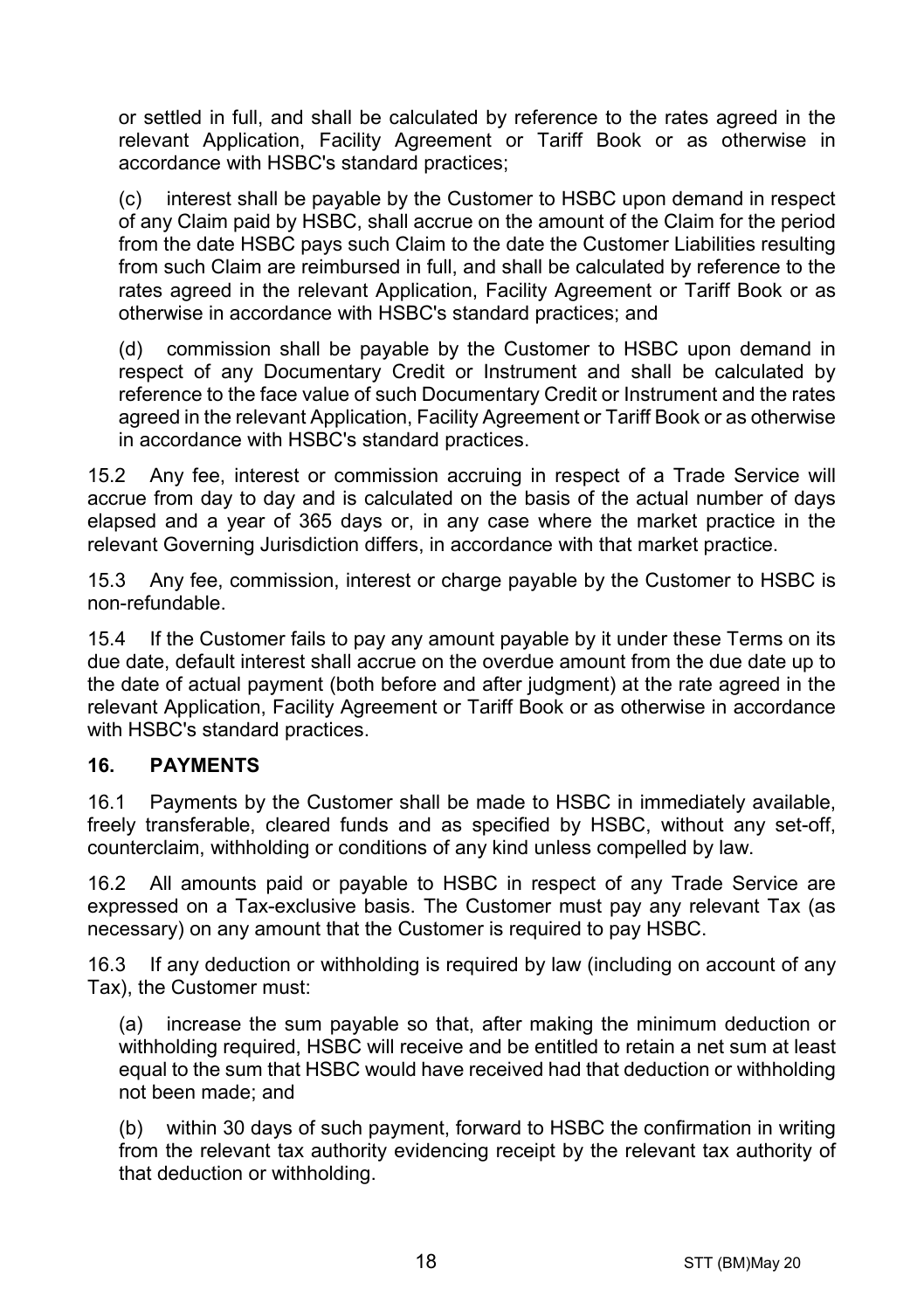16.4 Unless HSBC agrees otherwise, each payment by the Customer to HSBC shall be made in the currency of the relevant Customer Liability for which that payment is being made and the Customer waives any right it may have in any jurisdiction to pay such payment in another currency. If HSBC receives a payment from the Customer or any other person in a currency which is not the currency in which that payment was due or if any Cash Collateral needs to be converted into another currency so that HSBC may apply it to satisfy any outstanding Customer Liabilities in another currency, HSBC shall undertake that conversion using the relevant Exchange Rate (or, if applicable, pursuant to the terms of any hedging agreement that the Customer and HSBC may have entered into for these purposes). Where HSBC undertakes any currency conversion permitted by these Terms, the Customer shall indemnify HSBC for any cost, loss or liability incurred by HSBC in undertaking the conversion.

16.5 If any payment due from the Customer, or any order, judgment or award given or made in relation to any payment due from the Customer, has to be converted into another currency for the purpose of making or filing a claim or proof against the Customer or any other person, or obtaining or enforcing an order, judgment or award, the Customer shall indemnify HSBC against any cost, loss or liability arising out of or as a result of the conversion.

16.6 Any notice from, or determination by, HSBC of a rate or amount under these Terms, a Trade Service or any document referred to in these Terms shall (unless it contains an obvious error) be conclusive evidence of that rate or amount. In any legal proceedings connected with these Terms and/or a Trade Service, the account entries of HSBC are prima facie evidence of the matters to which they relate.

16.7 Any moneys paid to HSBC in respect of the Customer Liabilities may be applied in or towards satisfaction of the same or credited to a separate suspense account for so long as HSBC determines in order to preserve HSBC's rights towards discharge of the whole of the Customer Liabilities.

16.8 Moneys received by HSBC shall be applied by it (unless otherwise mandatorily required by law):

(a) first, in discharging all costs, fees and expenses (including legal fees) owing by the Customer to HSBC;

(b) second, in or towards the discharge of any interest or other amounts (not being principal) owing to HSBC; and

(c) thirdly in or towards the discharge of any principal owing by the Customer to HSBC.

16.9 If any moneys paid to HSBC in respect of the Customer Liabilities are required to be repaid by virtue of any law relating to insolvency, bankruptcy or liquidation or for any other reason, HSBC may enforce these Terms and the relevant Trade Service as if such moneys had not been paid.

16.10 Any sums that would fall due on a day other than a Business Day will be due on the next Business Day. In such event, interest and commission calculations will be adjusted accordingly.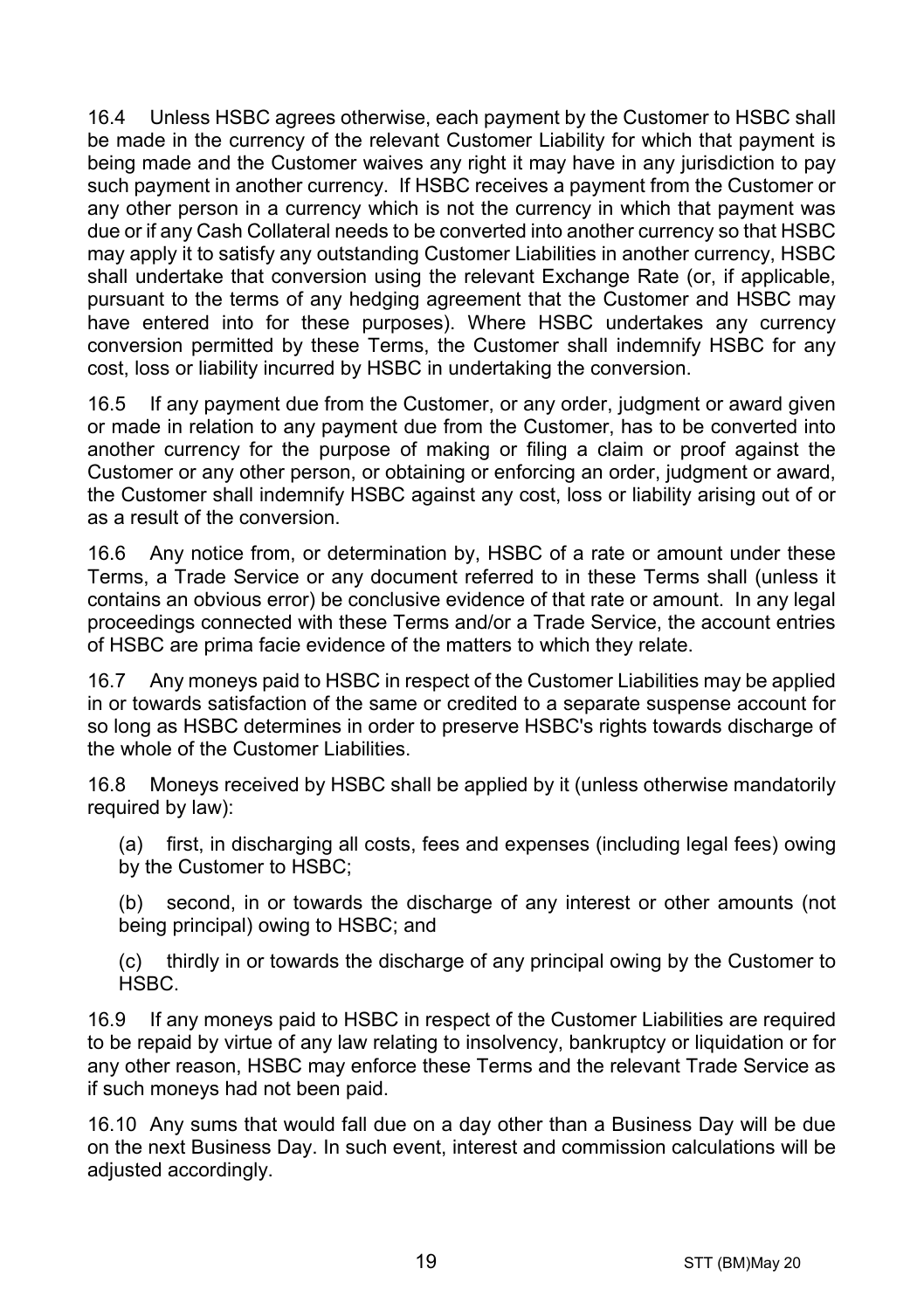16.11 If any amount to be paid by the Customer to HSBC in connection with a Trade Service is calculated by reference to a published benchmark interest rate (such as a central bank reference rate) and that rate is less than zero per cent at the time of calculation, such rate shall be deemed to be zero per cent.

# **SECTION 4 – REPRESENTATIONS, UNDERTAKINGS AND SANCTIONS**

#### **17. REPRESENTATIONS AND WARRANTIES**

17.1 In addition to other representations and warranties made by the Customer to HSBC, the Customer represents and warrants to HSBC that:

(a) it is duly established and/or incorporated under the laws of its jurisdiction of establishment and/or incorporation (as applicable), is validly existing and has full power to carry on its business as now being conducted, to own its assets and to enter into and perform its obligations under these Terms, and shall promptly notify HSBC of any change to its constitution or existence;

(b) the obligations expressed to be assumed by it in these Terms and in each Trade Transaction which it may enter into from time to time are legal, valid, binding and enforceable obligations;

(c) all authorisations, consents, approvals, resolutions, licences, exemptions, filings, notarisations or registrations required or desirable to enable it lawfully to enter into, exercise its rights and comply with its obligations under these Terms and each Trade Transaction have been obtained or effected and are in full force and effect;

(d) these Terms and each Trade Transaction which it may from time to time enter into do not and will not conflict with its constitutional documents or any agreement or instrument binding upon it or any of its assets or constitute a default or termination event (however described) under any such agreement or instrument;

(e) each Trade Service requested by or for the Customer relates to a genuine Trade Transaction as described in the documents pertaining to such Trade Transaction and all documents and information (including in any Application) provided by the Customer to HSBC in relation to each Trade Service or these Terms is/are complete, accurate, genuine and valid;

(f) it has not taken any corporate action, or any other steps and no legal proceedings have been commenced for its liquidation, judicial management, receivership, or any similar or analogous proceedings or for the appointment of a receiver and manager, judicial manager, liquidator or similar officer of it or of all or any material part of its assets or revenues;

(g) any Documents, Goods or proceeds of sale in which HSBC has or is purported to have an interest are free from any security interest(s) and encumbrance(s) (other than in favour of HSBC) and the Customer is the sole and beneficial owner of any such Documents, Goods or proceeds of sale;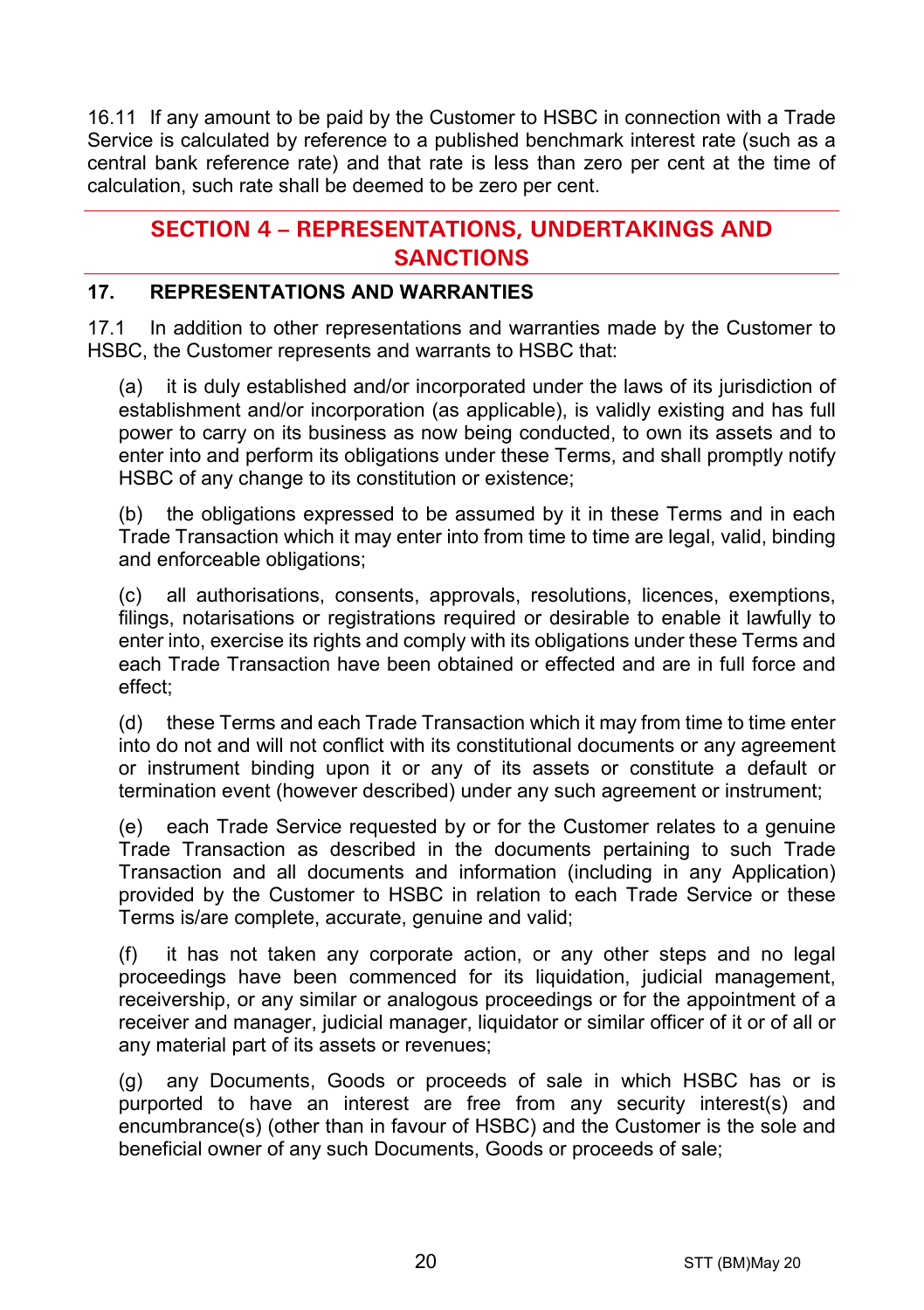(h) as at the date HSBC provides Finance to the Customer in respect of a Document or Documentary Credit, it is not aware of any dispute (actual, pending or threatened) in respect of that Document or Documentary Credit or the relevant Trade Transaction; and

(i) as at the date HSBC provides Finance to the Customer in respect of a Document or Documentary Credit or provides a Trade Finance Loan to the Customer, it has not received any financing in respect of that Document, Documentary Credit or the relevant Trade Transaction from any person other than HSBC.

17.2 All representations and warranties in these Terms are deemed to be made on each day (a) an Application is made and is being processed, (b) any Trade Service is outstanding and (c) any Customer Liabilities remain outstanding.

17.3 The Customer acknowledges that HSBC will rely on any representations and warranties made by the Customer including when HSBC assesses whether or not to provide a Trade Service to the Customer.

17.4 The Customer shall promptly notify HSBC on becoming aware of any representation or warranty becoming untrue, or the Customer being unable to make any representation or warranty when repeated.

#### **18. UNDERTAKINGS**

#### **General Undertakings**

18.1 The Customer shall at the request of HSBC:

(a) provide HSBC with such information concerning a Trade Transaction (including copies of sale contracts, purchase order and invoices), Documents and Goods and any proposed sale of Goods as HSBC may require and promptly notify HSBC if any Trade Transaction is cancelled or terminated for any reason or if any material dispute arises in respect of a Trade Transaction;

(b) provide HSBC with such information regarding the financial condition, assets and operations of the Customer and its affiliates as HSBC may reasonably require;

(c) provide HSBC with any information required by HSBC to satisfy its "*know your customer*" or similar identification procedures;

(d) keep HSBC informed of the whereabouts of the Goods and of any change in the condition, quality or quantity of the Goods;

(e) co-operate fully with HSBC and render to HSBC all assistance it requires in the collection and enforcement of any payments under or in connection with any Trade Service whether by legal proceedings or otherwise; and

(f) promptly do all such acts or execute all such documents at its own cost as HSBC may specify:

(i) for the purpose of the creation, perfection, protection or maintenance of any interest conferred or intended to be conferred on HSBC by, pursuant to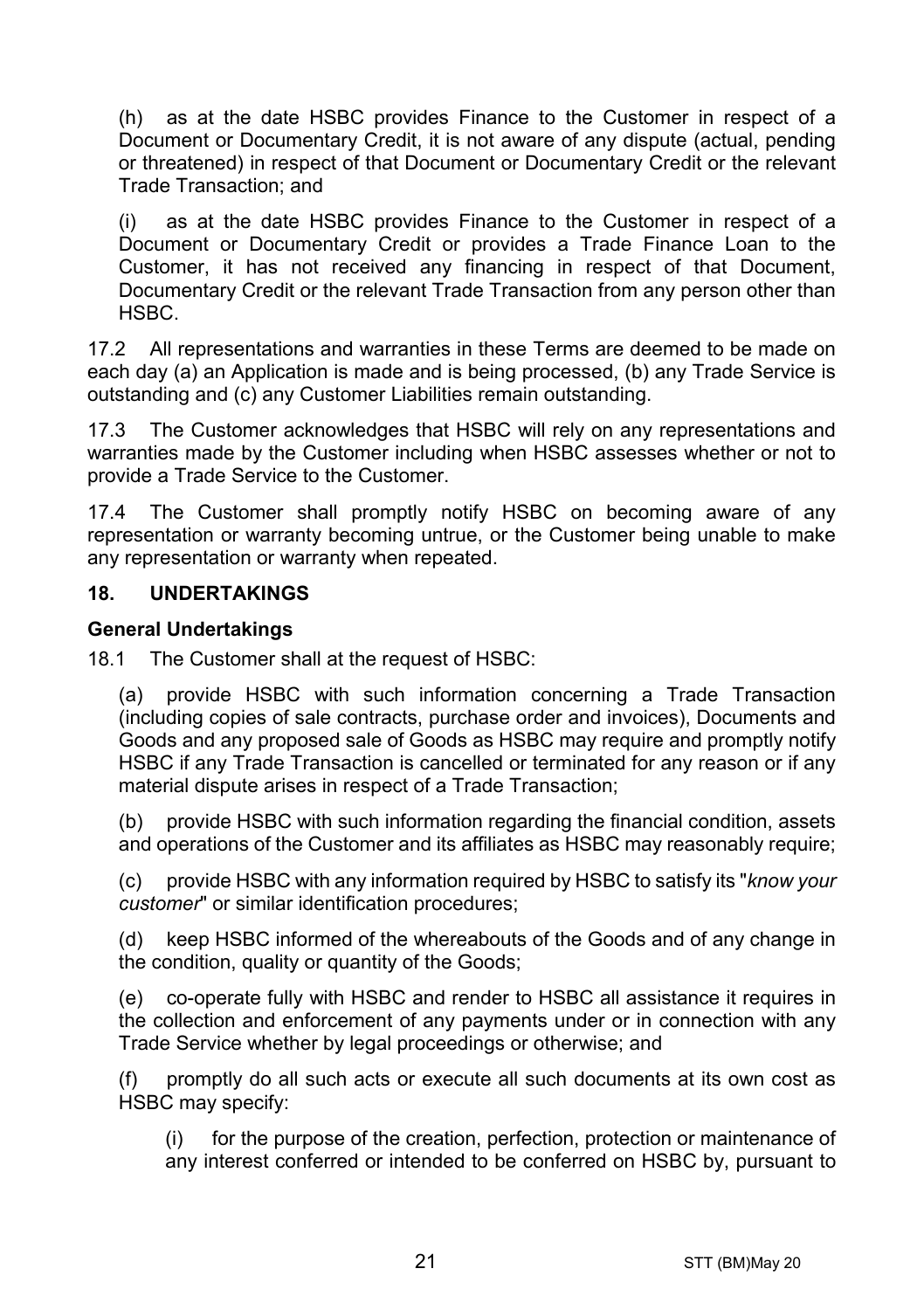or in connection with these Terms (including in respect of any Cash Collateral, Documents, Goods or sale proceeds);

(ii) for the exercise of any rights, powers and remedies of HSBC provided by, pursuant to or in connection with these Terms or by law; and

(iii) to facilitate the realisation by HSBC of any Documents or Goods in which HSBC is, or is intended to be, interested.

#### **Trade Service Undertakings**

18.2 The Customer shall, to the extent applicable to a Trade Service and/or where HSBC has or is purported to have an interest in the relevant Documentary Credit, Documents, Goods or proceeds of sale referred to:

(a) ensure that the Documentary Credit, Documents, Goods or proceeds of sale (as applicable) are free from any mortgage, charge, pledge, lien or other security interest, encumbrance or claim except for any trust, pledge or other form of security in favour of HSBC or which has been expressly permitted by HSBC;

(b) for so long as the Customer has title to the Goods or if as a condition to the Trade Service the Customer is required to procure the insurance of the Goods:

(i) insure the Goods for such value against such insurable risks as is stipulated in the relevant condition or, in the absence of any such condition, as is customary for those Goods;

(ii) promptly following (and in any event within ten days of) the date of the Application for the relevant Trade Service, provide to HSBC copies of the relevant insurance policies; and

(iii) promptly notify HSBC of any claims made on the relevant insurance policies and direct the insurer to pay to HSBC all insurance proceeds in respect of the Goods;

(c) if so requested by HSBC:

(i) promptly arrange for HSBC's interest in the Goods to be endorsed on any relevant insurance policy; and

(ii) promptly submit claims in respect of the Goods to relevant insurer;

(d) promptly pay to HSBC all insurance proceeds received by it in respect of the Goods and, pending payment, hold such proceeds on trust for HSBC (or, if a trust is not recognised and enforceable, hold to the order of HSBC);

(e) promptly endorse all Documents in favour of HSBC, deposit all Documents with HSBC or to its order and note in its records the interest of HSBC in all Documents and the Goods;

(f) promptly pay all freight, warehouse, dock, transit and other charges, rent and all other costs of and in connection with the Documents and/or Goods;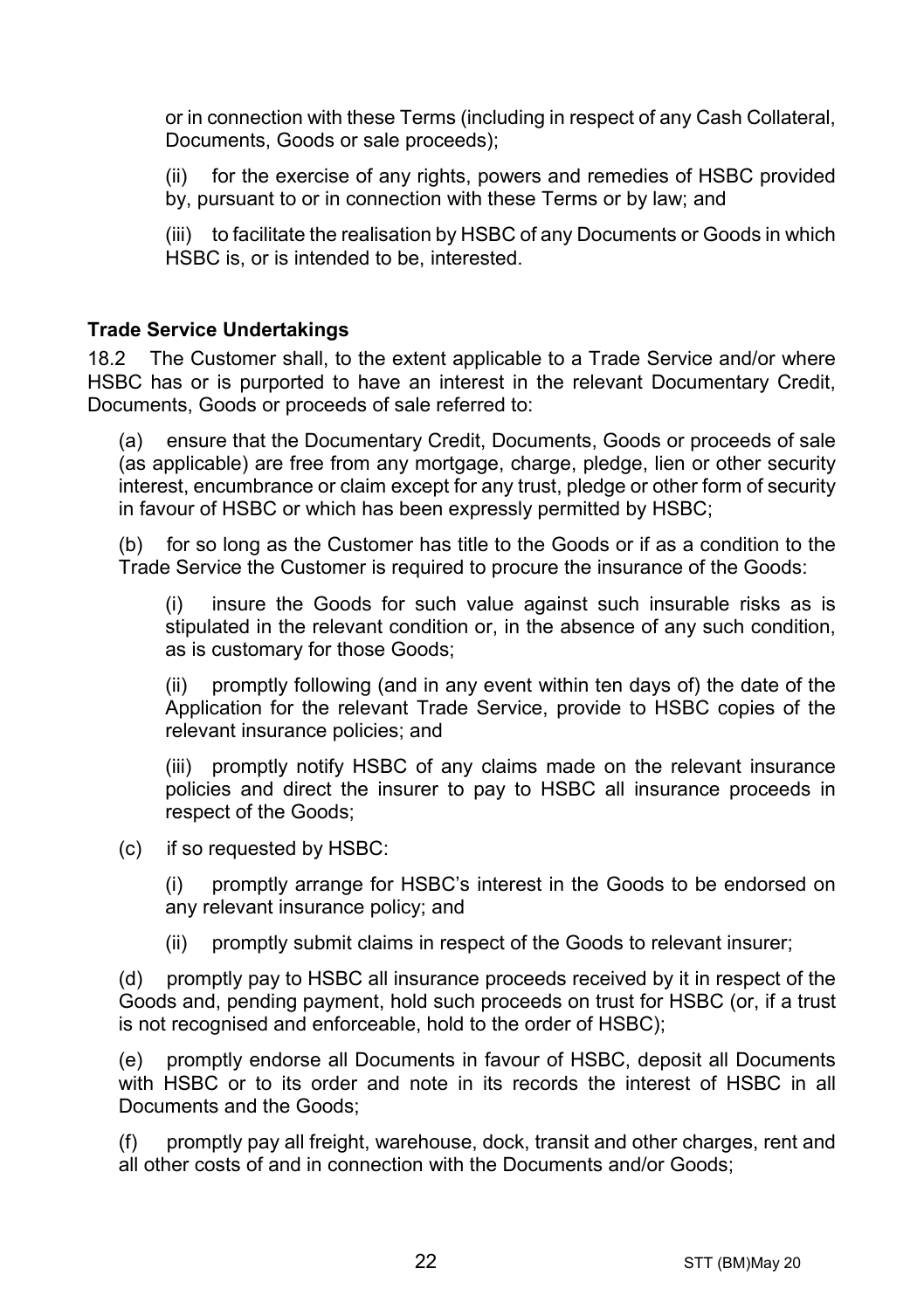(g) not permit the Goods to be processed or altered without the prior written consent of HSBC;

(h) not take any action, which might prejudice the value of the Goods or the effectiveness of any pledge or trust under these Terms;

(i) promptly inform HSBC of any event of which it becomes aware that may adversely affect the liability of a buyer to complete the purchase of the Goods or any change or deterioration in the state or quality or otherwise of the Goods;

(j) promptly inform HSBC if it becomes aware of any theft, fraud, illegal activity, loss, damage or other misuse of or in relation to any Goods or Documents;

(k) permit HSBC (or any delegate) access to any premises at which the Goods are stored or located for the purpose of inspecting, taking possession of, or otherwise protecting its interest in the Goods;

(l) not attempt to factor, transfer, sell, dispose of or otherwise deal with the Documents, Goods or proceeds of sale (as applicable), Documentary Credit (or any confirmation (whether given on a disclosed or undisclosed basis)), except as agreed between HSBC and the Customer from time to time in respect of the Trade Service(s) being provided;

(m) not present the Documents to any other bank, financial institution or similar type of financing entity or obtain any form of financing and/or borrowing in respect of the same Trade Transaction;

(n) not agree to any amendment to the Documentary Credit, SBLC or Document without the prior written consent of HSBC; and

(o) procure the prompt release of HSBC from any guarantee, indemnity or other commitment that HSBC may have provided in respect of the Documents or the Goods,

and HSBC (or any delegate) is authorised to take such steps and to make any payments, on behalf and at the cost of the Customer, to ship, collect, land, store, insure or inspect the Goods and/or to demand and collect any proceeds of sale.

#### **19. COMPLIANCE WITH LAWS AND SANCTIONS**

19.1 The Customer represents and warrants that:

(a) neither the Customer nor any of its subsidiaries, directors, officers, employees, agents, or affiliates is a person or entity that is, or is owned or controlled by any person or entity that is:

(i) the subject of any sanctions issued, administered or enforced by the US Department of the Treasury's Office of Foreign Assets Control, the US Department of State, the United Nations Security Council, the European Union, Her Majesty's Treasury, the Hong Kong Monetary Authority or any other sanction issuing or enforcement body that may be applicable to HSBC, the Customer, a Trade Service or a Trade Transaction (the **Sanctions**); or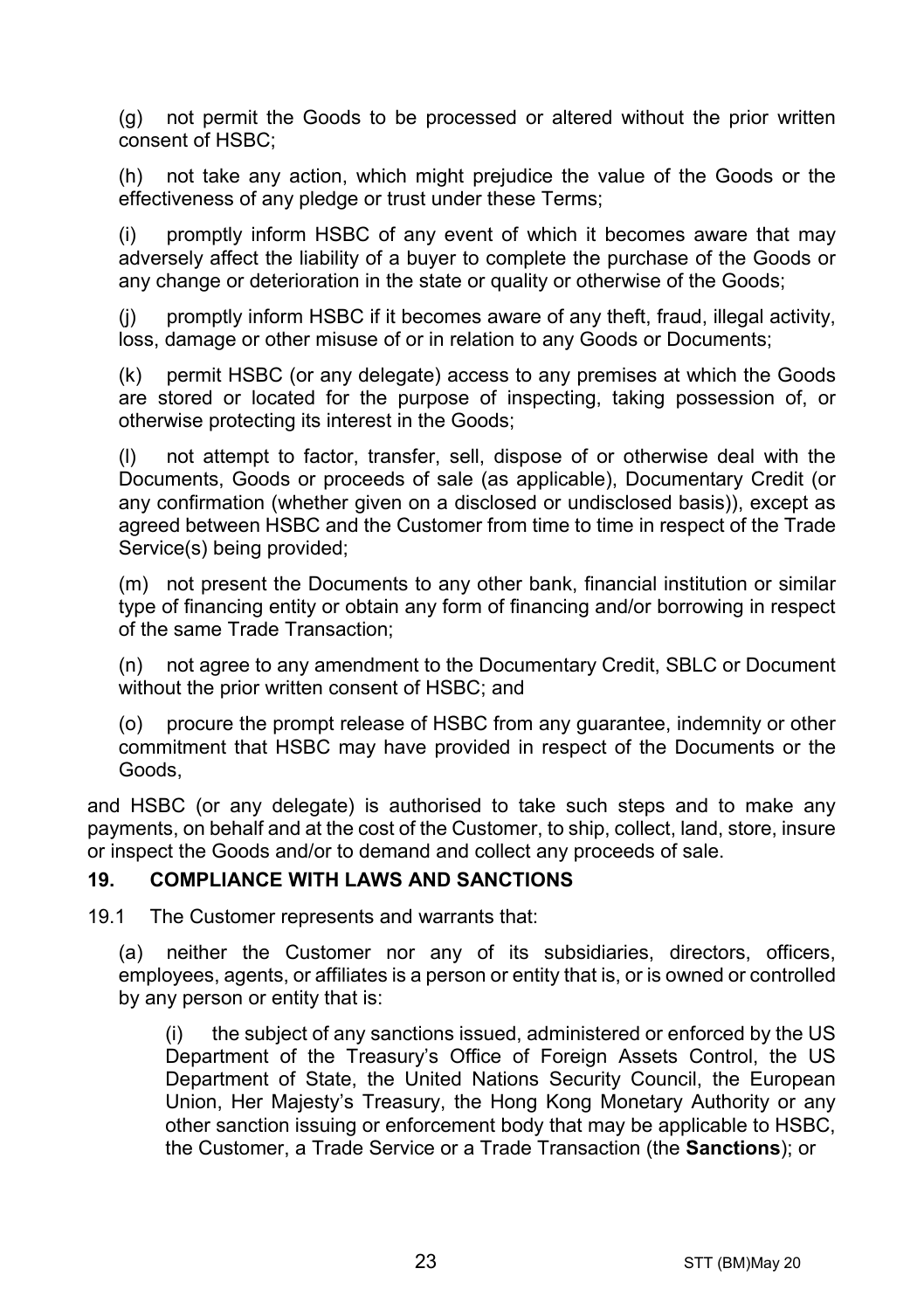(ii) located, organised or resident in a country or territory that is, or whose government is, the subject of Sanctions;

(b) any required import or export licenses applicable to each Trade Transaction have been obtained and, if the Customer is aware that HSBC may require an export license or other authorisation for the provision of the relevant Trade Service for the Customer, the Customer will notify HSBC prior to HSBC providing the Trade Service; and

(c) the Customer is compliant in all material respects with foreign and domestic laws and regulations pertaining to each jurisdiction in which it operates and to each Trade Transaction and the subject matter of such Trade Transaction including, if applicable, the shipment and financing of the goods described in such Trade Transaction or the associated documents.

19.2 The Customer acknowledges and agrees that:

(a) HSBC Group and its service providers are required to act in accordance with the laws and regulations of various jurisdictions, including those which relate to Sanctions, export controls and the prevention of money laundering, terrorist financing, bribery, corruption and tax evasion;

(b) at any time, HSBC may require the Customer to immediately provide to HSBC information related to any Trade Transaction, including the underlying contract or other documentation;

(c) HSBC may take, and may instruct other HSBC Group members to take, to the extent it is legally permitted to do so under the laws of its jurisdiction, any action (a **Compliance Action**) which it considers appropriate to act in accordance with Sanctions or domestic and foreign laws and regulations. Such Compliance Action may include:

(i) the interception and investigation of any payment, communication or instruction;

(ii) the making of further enquiries as to whether a person or entity is subject to any Sanctions or export control restrictions; and/or

- (iii) the refusal to:
	- (A) issue, renew, extend, transfer or assign a Trade Service;
	- (B) make payment of any Claim; or

(C) process a Trade Service or instruction that does not conform with Sanctions, export controls or domestic and foreign laws or regulations; and

(d) neither HSBC nor any HSBC Group member will be liable for any loss, damage, delay, or a failure of HSBC to perform its duties under these Terms or a Trade Service:

(i) arising out of or relating to any Compliance Action taken by HSBC, its service providers, or any HSBC Group member; and/or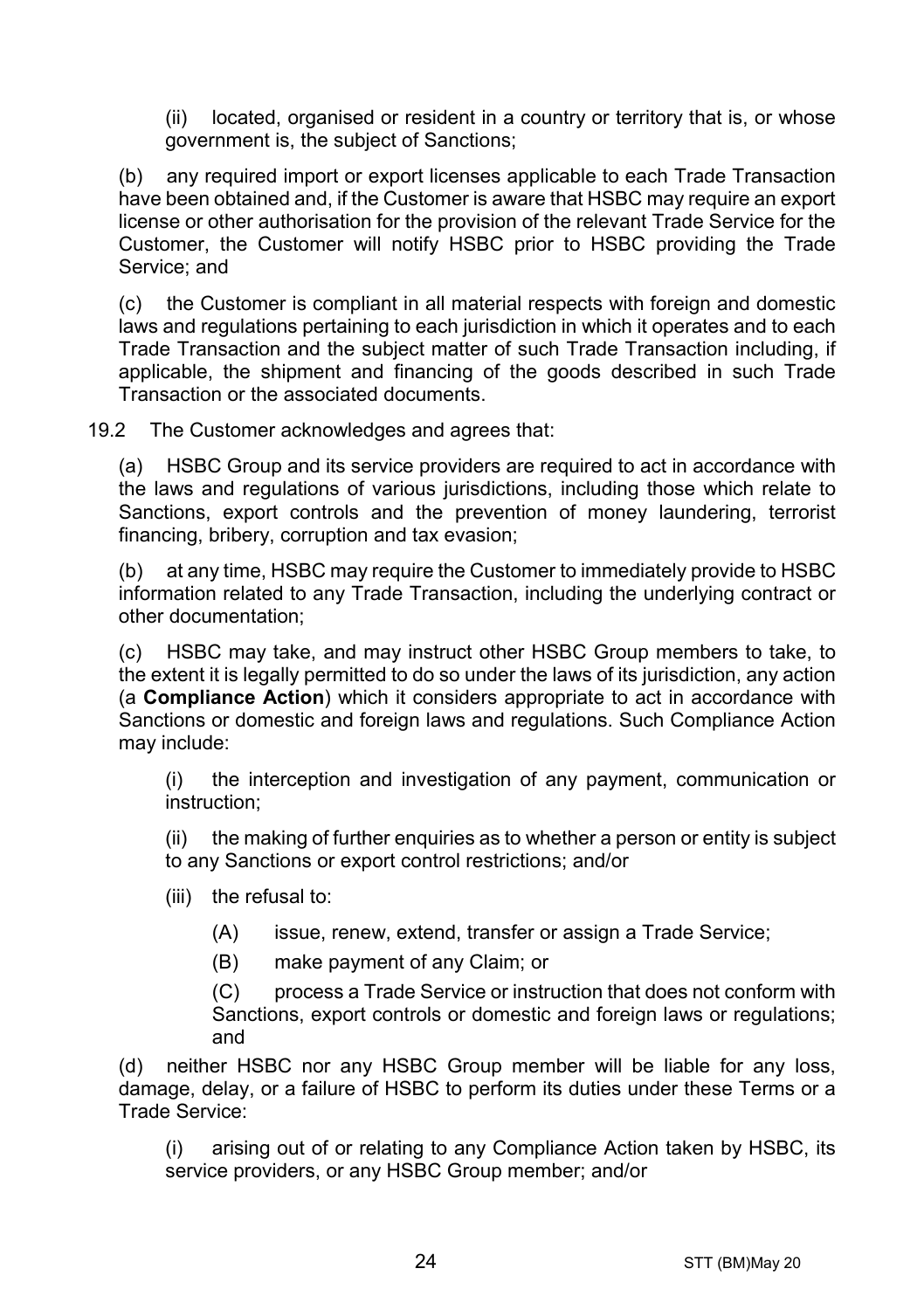(ii) being prevented from paying any Claim in respect of a Trade Service or sending or receiving any message or data or taking any other action in connection with any Trade Service because of an applicable law, regulation or ruling of any governmental agency.

# **SECTION 5 – INSTRUCTIONS AND ELECTRONIC PLATFORMS**

#### **20. INSTRUCTIONS**

20.1 HSBC is authorised to accept, act and rely upon, and treat as valid and accurate:

(a) all communications, demands and instructions (including any Applications) given or purporting to be given by the Customer to HSBC (an **Instruction**);

(b) all communications and any Claims made or purported to be made by any person; and

(c) any documents provided to HSBC,

including, in each case, those made or given by way of or through a Platform, email, facsimile, telecopier, telex, cable, telephone or such other electronic means (in each case, an Electronic Means) and is under no obligation to enquire as to the authorisation or validity of any such Instruction, communication, Claim or Document.

20.2 The Customer acknowledges and accepts the risk that communications, Instructions, Claims and documents sent to or from HSBC by Electronic Means may be intercepted, monitored, amended, corrupted, contain viruses or be otherwise interfered with by third parties and acknowledges and agrees that HSBC is not responsible or liable to the Customer or any other person for, and the Customer waives any and all claims in respect of, any Losses arising from the same.

20.3 If the Customer communicates, gives an Instruction, makes a Claim or sends a document by Electronic Means, or instructs HSBC to permit a beneficiary or any other person to do the same, the Customer shall indemnify, and hold HSBC harmless from and against, any and all Losses that HSBC may incur (including in respect of any payment made where the relevant Instruction or Claim was unauthorised).

20.4 Where the Customer has made an Application for any Trade Service to be provided for the benefit of an affiliate of the Customer:

(a) the Customer agrees (and will procure the concurrent written agreement of its affiliate) that HSBC has no obligation to obtain instructions from the affiliate and HSBC can deal solely with the Customer on behalf of the affiliate;

(b) the definition of "Trade Transaction" shall be construed to refer to such affiliate rather than the Customer, and the definitions of "Documents" and "Goods" shall be construed accordingly;

(c) references in these Terms to the Customer presenting, handling, disposing, transferring, dealing with or using (however so described) the relevant Documents, Goods or proceeds of sale shall include the affiliate undertaking any such action;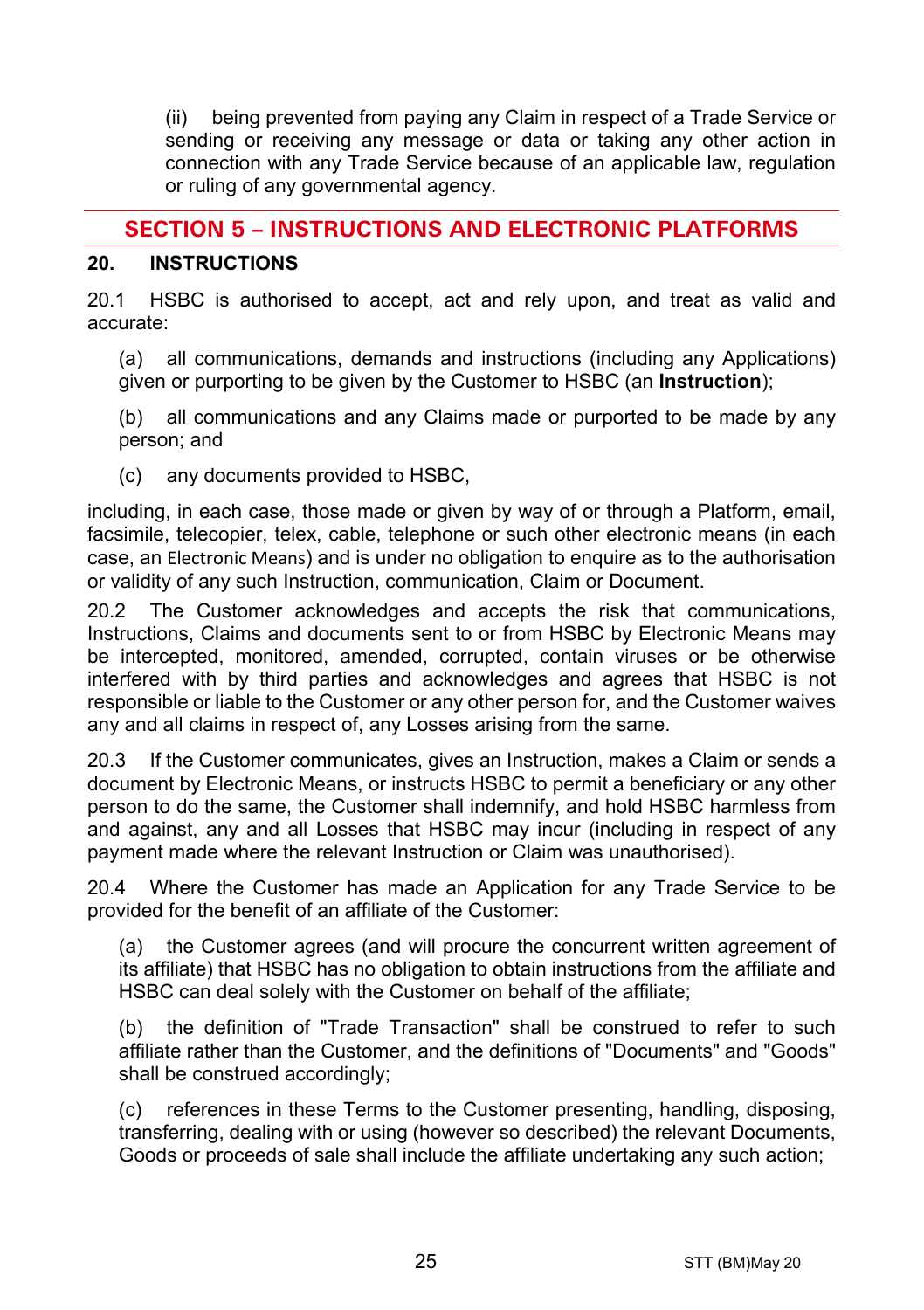(d) the Customer shall procure that the affiliate complies with all undertakings in these Terms in respect of the relevant Trade Transaction, Documents, Goods and proceeds of sale; and

(e) each representation in these Terms made by the Customer shall be made by the Customer for itself and on behalf of the affiliate or, where it can only be made in respect of the affiliate (due to factual circumstances), by the Customer for and on behalf of the affiliate.

20.5 HSBC has no obligation to:

(a) verify the identity or authority of any person communicating, giving an Instruction, making a Claim or providing a document by Electronic Means**;**

(b) verify the authenticity of any signature(s) (whether electronic or otherwise) on any communication made, Instruction given, Claim made or document provided by Electronic Means; or

(c) seek the Customer's prior approval before acting on any communication made, Instruction given, Claim made or document provided by Electronic Means,

however HSBC may, in its absolute discretion, take steps to ascertain the validity, authenticity and origin of any communication, Instruction, Claim or document (including requiring telephone verification of any Instructions) and take any steps that may be mandated by an External Provider and may, where it is unable to ascertain the validity, authority or origin of any communication, Instruction, Claim or document, delay or refuse to act upon any communication, Instruction, Claim or document or suspend or terminate any Trade Service at any time.

#### **21. PLATFORMS**

21.1 The Customer acknowledges and agrees that:

(a) HSBC may rely on External Providers to provide Platforms so that HSBC can perform its obligations under these Terms (or any other applicable terms and conditions) and provide Trade Services;

(b) External Providers are independent from HSBC and may independently charge the Customer fees for use of their Platform and those fees are the sole responsibility of the Customer;

(c) HSBC's obligations under these Terms and any Trade Service shall be subject to HSBC's rights under External Terms and Conditions and the availability of any Platform provided by such External Providers;

(d) HSBC has no obligation to inform the Customer of, or provide the Customer with, any External Terms and Conditions;

(e) HSBC has no control over the electronic processes used by a Platform provided by an External Provider to process, handle and/or send data or messages;

(f) it shall inform HSBC of all External Terms and Conditions applicable to or any charges imposed by any Platform which it uses (or intends to use) in respect of any Trade Service and shall promptly notify HSBC of any changes; and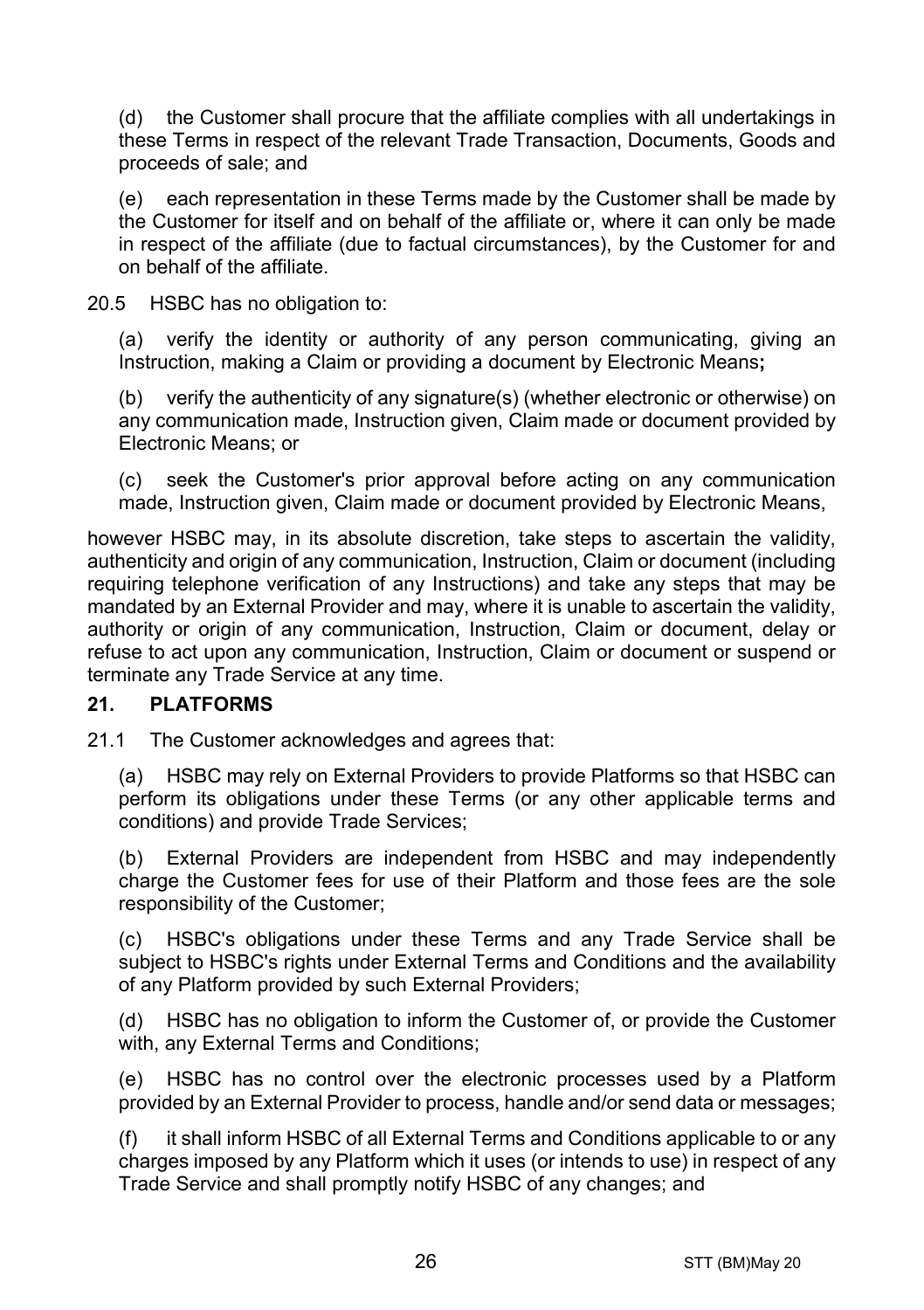(g) it shall promptly provide all information concerning any Platform used by the Customer that HSBC may reasonably request.

21.2 HSBC assumes no liability or responsibility to the Customer or to any other person for any loss or damage that is suffered or incurred as a result of:

the unavailability of any Platform to the Customer, HSBC or any other person for any reason whatsoever; or

(b) the Customer's use of or connection with any Platform, any External Provider or the services provided by HSBC or any External Provider to the Customer involving any Platform.

#### 21.3 The Customer:

(a) shall comply with all security procedures of HSBC and each External Provider and any other reasonable requests HSBC or any External Provider may issue to the Customer regarding the security of any Platform, including instructions on steps to remedy any breach of security; and

(b) acknowledges and agrees that it is the Customer's responsibility to set up, maintain and regularly review all security arrangements concerning access to and use of each Platform and information stored on the Customer's computing and communications systems, and confirms that it has assessed the security arrangements of each Platform and has determined that they are adequate to protect the Customer's interests;

(c) shall take all reasonable precautions to prevent fraudulent or unauthorised use of or access to each Platform;

(d) shall ensure that neither the Customer nor its employees do anything which may result in the security of any Platform or the systems or security of HSBC being compromised; and

(e) shall notify HSBC, as soon as reasonably possible upon becoming aware, of any actual or attempted unauthorised access to any Platform or any unauthorised transaction or attempt to execute an unauthorised Instruction. This notification must be by telephone but must be followed by written notice within forty-eight hours of the telephone call.

# **SECTION 6 - OTHER**

#### **22. LIMITATION ON LIABILITY**

22.1 Neither HSBC nor any other HSBC Group member shall be liable for any loss, damages, payments, demands, claims, expenses or costs suffered or incurred by the Customer (or any of its affiliates) arising from or in connection with these Terms or any Trade Service other than where such loss, damage, payment, demand, claim, expense or cost arises as a direct result of HSBC's or such other HSBC Group member's gross negligence or wilful misconduct.

22.2 Notwithstanding Clause 22.1, in no circumstance whatsoever will HSBC or any HSBC Group member be liable to the Customer (or any of its affiliates) for: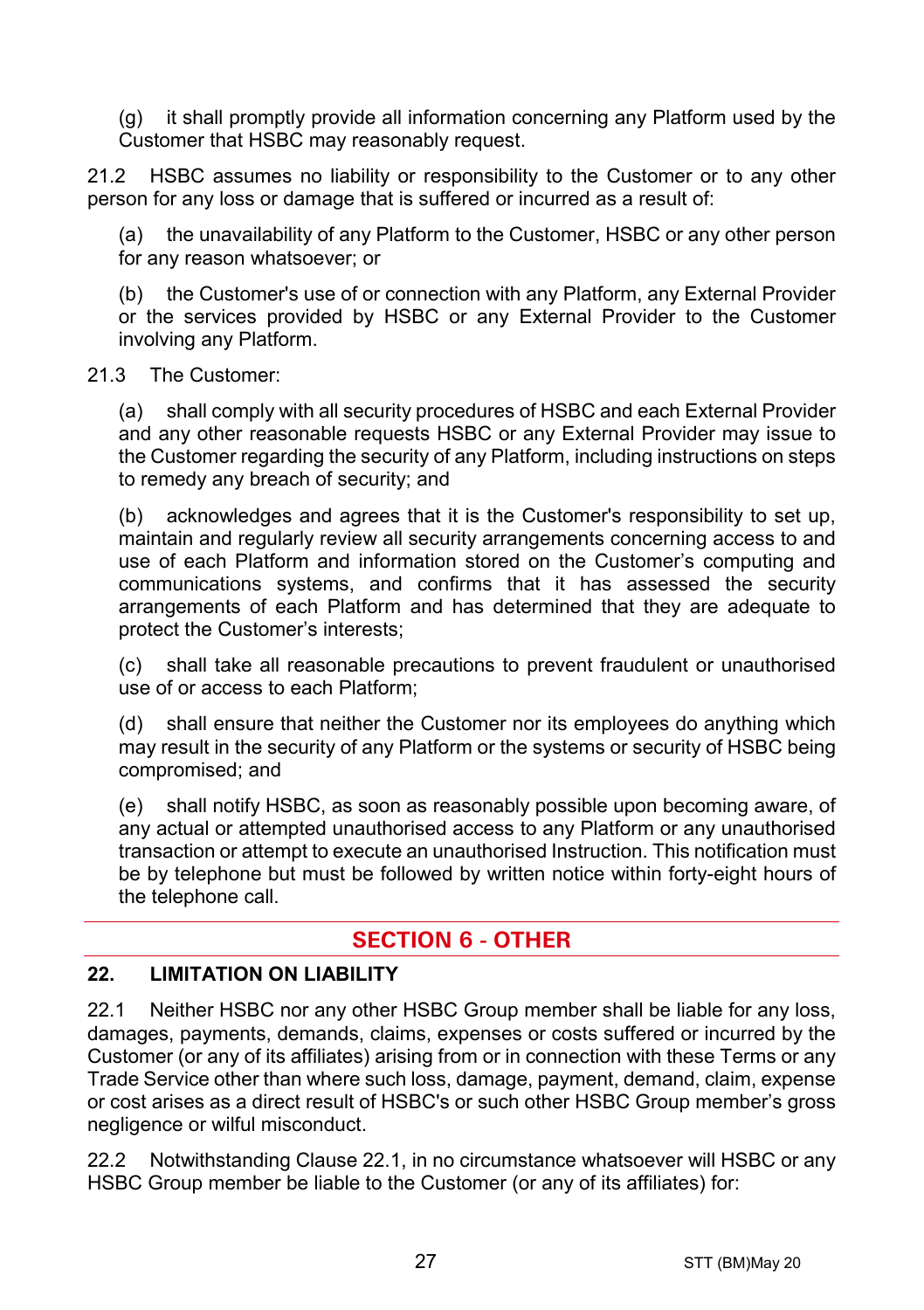- (a) any loss of business, profits or data; or
- (b) indirect, consequential or special loss or damage,

whether or not HSBC or any HSBC Group member has been advised of the possibility of such loss or damage.

22.3 Without limiting Clauses 22.1 and 22.2, HSBC shall not be responsible or liable for, and the Customer waives all claims against HSBC in respect of:

(a) any act, omission, loss or delay relating to forwarding documents or payments to any person or correspondent bank, or any suspense, act, omission, insolvency or bankruptcy of any correspondent bank;

(b) any delay and/or loss in transit of any messages, letters or documents sent by mail, as an electronic communication, through a Platform or a telecommunication channel, or for any delay, mutilation or other errors arising in the transmission or delivery of any communications by third parties and the Customer acknowledges that, notwithstanding any contrary instruction, HSBC may send a document by any method that it considers appropriate;

(c) any delay in performing or failure to perform any of its obligations under these Terms due to any cause beyond its reasonable control, including, but not limited to, the failure, malfunction or unavailability of telecommunications, data communications and computer systems and services over which HSBC has no control, war, hostilities, invasion, civil unrest, strikes, lock-outs or other industrial action or trade disputes (whether involving HSBC's employees or any other person) or any law or government order (whether or not having the force of law);

(d) any failure by HSBC to pay a Claim or other HSBC's act or failure to act because of any domestic or foreign law, regulation, ruling or interpretation of any domestic or foreign court or governmental agency;

(e) the form, sufficiency, correctness, genuineness, authority of any person signing or endorsing (including any person making presentations, demands, giving Instructions (including by Electronic Means) to HSBC purportedly on the authority of the Customer or a beneficiary), falsification, or the legal effect of, any documents if such documents on their face reasonably appear to be in order;

(f) the source, accuracy, validity, authenticity, falsification or legal effect of any data, documents or statements made, presented or received from any Platform or any party to a Trade Transaction, any related documents, or the description, quantity, weight, quality, condition, packing, delivery, value or existence of the goods, services or other performance to which such data, documents or statements relates, or for the good faith or acts or omissions, solvency, performance or standing of any party to a Trade Transaction, the consignor, carrier, forwarder, consignee, insurer of the goods, or any other person;

(g) any improper acts of the beneficiary, including breach of contract in respect of a Trade Transaction, in which circumstances the Customer shall assume and undertake all such risks; and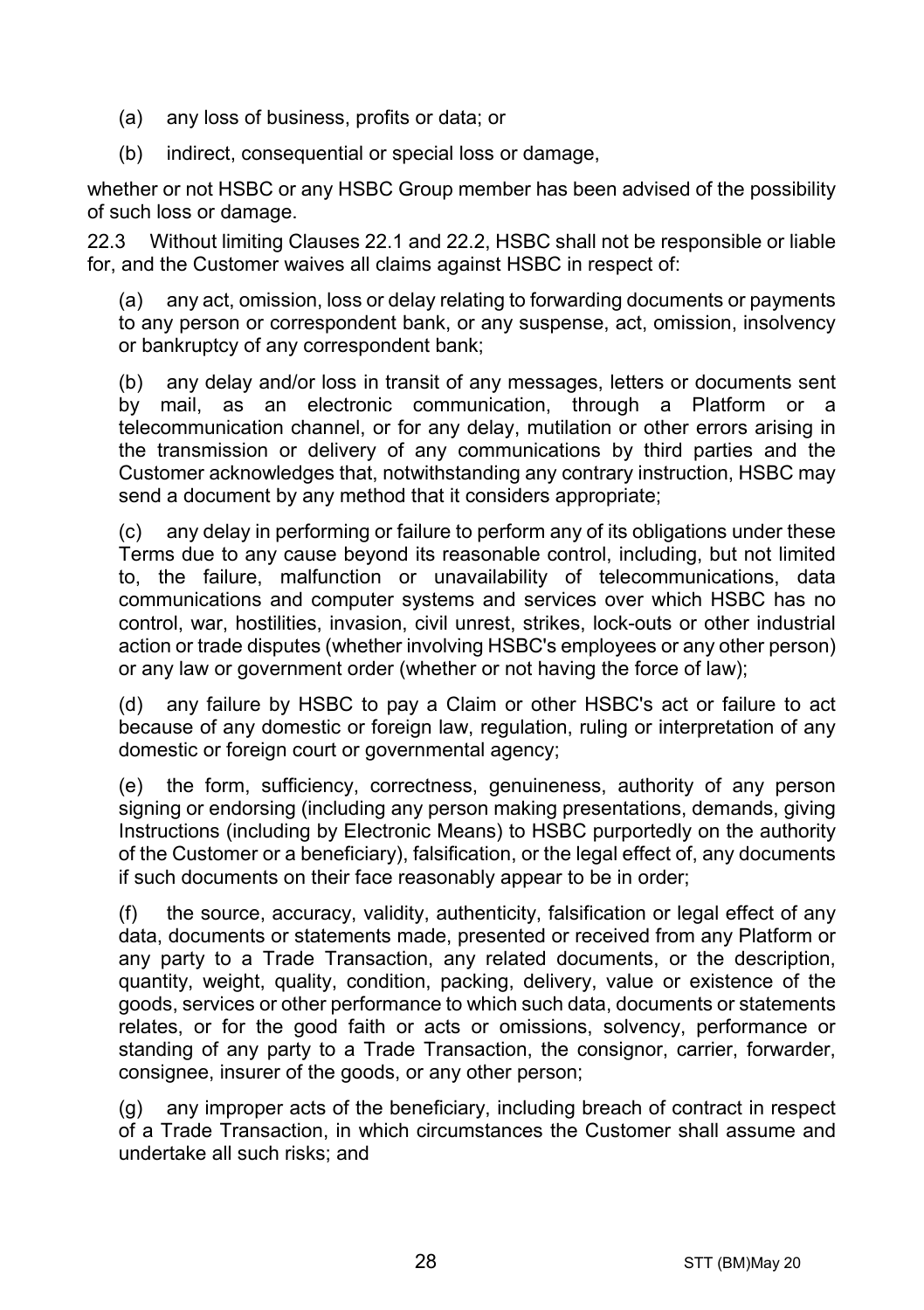(h) the Customer acting or relying on any advice received from HSBC whether or not such advice was requested by the Customer.

22.4 If HSBC uses the services of another party, correspondent bank, agent or Platform for the purposes of issuing an Instrument or Documentary Credit, making payment, handling Goods or Documents or for any other purpose to support the services contemplated by these Terms, HSBC shall do so for the Customer's account and at the Customer's risk and HSBC shall assume no liability or responsibility should any instructions which HSBC gives to any such other party not be carried out even if the choice of such other party was HSBC's. Additionally, HSBC shall not be liable for any act, failure to act, default, suspension, bankruptcy or insolvency of such other party.

22.5 Where HSBC performs a review of any Document at the request of the Customer, such review is indicative only and not final or conclusive and HSBC shall not be responsible or liable for, and the Customer waives all claims against HSBC in respect of, an omission by or failure of HSBC to identify any discrepancies during any such review.

22.6 Where HSBC agrees to advise a Documentary Credit or any Instrument which is not issued by a bank or present any Document in respect of, or otherwise handle, such Documentary Credit or Instrument, the Customer acknowledges and agrees that:

(a) such Documentary Credit or Instrument may not be an independent third party undertaking and may not quarantee payment by the issuer or applicant;

(b) the applicable ICC Rules may not address, cover or extend to such type of Documentary Credit or Instrument;

(c) HSBC may not be able to pursue the issuer for payment in the same manner as it would be able to in respect of a Documentary Credit or Instrument issued by a bank; and

(d) the Customer should seek independent legal advice,

and the Customer assumes all such risks and waives all claims against HSBC for losses, damages, costs, fees, claims, actions or demands with respect to such Documentary Credit or Instrument including any claims that HSBC failed to alert the Customer that it was advising such type of Documentary Credit or Instrument, failed to pay such Documentary Credit or Instrument in the manner of a Documentary Credit or Instrument issued by a bank, or failed to collect payment from the issuer of such Documentary Credit or Instrument.

22.7 Subject to the provisions above, where any liability of HSBC or any HSBC Group member to the Customer (or any of its affiliates) arises under these Terms or in connection with any Trade Service, such liability shall not exceed USD 1,000,000 in aggregate in any calendar year.

#### **23. DISCLOSURE, CONFIDENTIALITY AND PRIVACY**

23.1 Without limiting any other terms between the Customer and HSBC or any HSBC Group member, HSBC is authorised: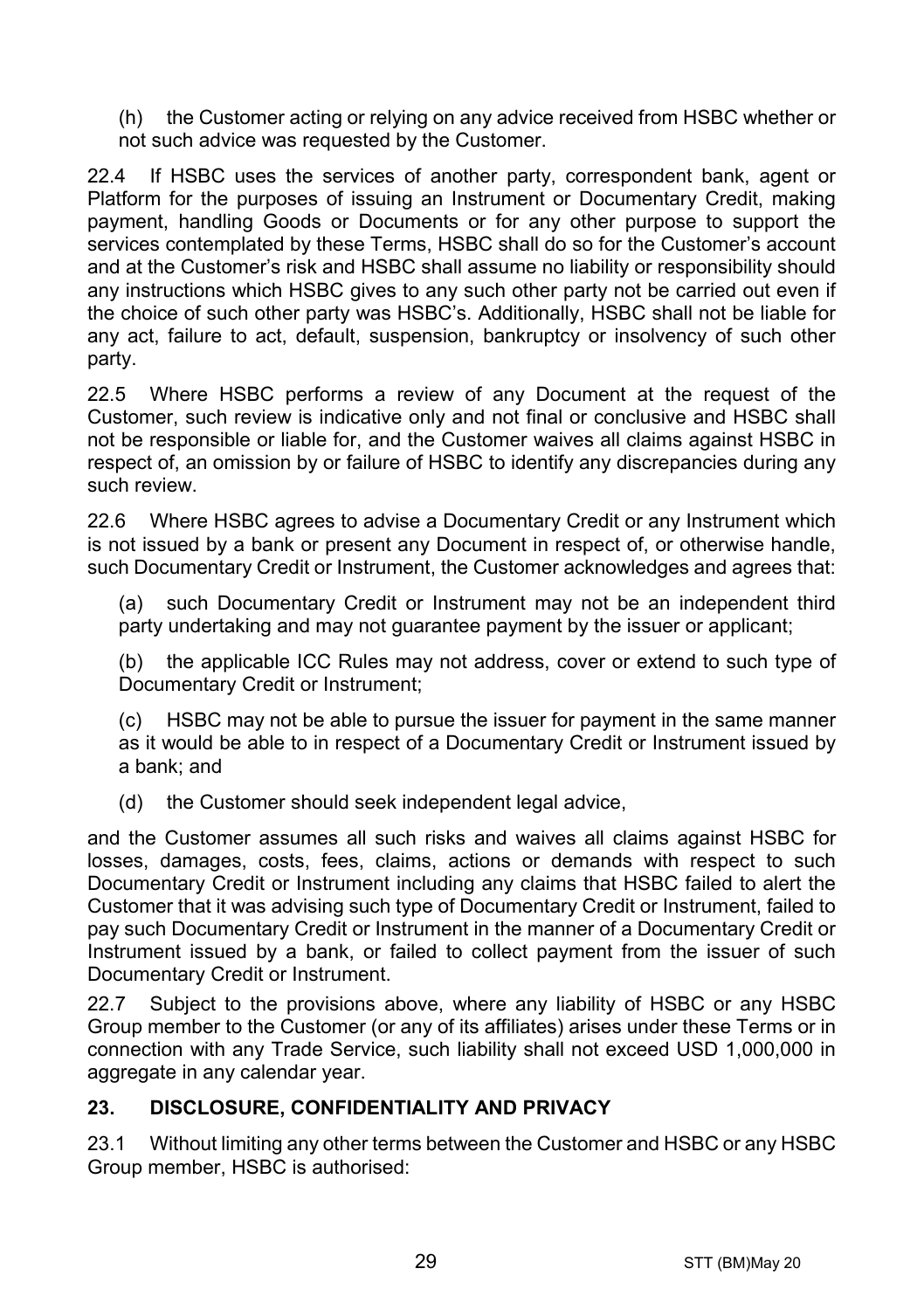(a) to appoint any other person as its correspondent, nominee or agent in connection with these Terms and any Trade Service and HSBC may delegate any of its powers under these Terms or a Trade Service to such person;

(b) to notify any other person of its interest in any Documents, Goods or proceeds of sale; and

(c) to transfer and disclose any Customer Information to the following recipients (who may also process, transfer and disclose such Customer Information):

(i) any HSBC Group member and any of its or their officers, directors, employees, professional advisors, insurers, brokers, auditors, partners, subcontractors, correspondents, nominees, agents, delegates, service providers (including External Providers and Platforms) and associates;

(ii) any Authorities;

(iii) anyone acting on the Customer's behalf, payment recipients, beneficiaries, account nominees, intermediary, correspondent and agent banks, clearing houses, clearing or settlement systems, market counterparties, upstream withholding agents, swap or trade repositories, stock exchanges, and companies in which the Customer has an interest in securities (where such securities are held by HSBC for the Customer);

(iv) any person or entity who acquires (or may acquire) an interest in or assumes (or may assume) risk in or in connection with any Trade Service;

(v) any other financial institutions, credit reference agencies or credit bureaus, for obtaining or providing credit references; and/or

(vi) any person or entity in connection with any HSBC Group business transfer, disposal, merger or acquisition, wherever located, including in jurisdictions which do not have data protection laws that provide the same level of protection as the jurisdiction in which the Trade Service is supplied,

including where the recipient of any such appointment, notification, transfer or disclosure is located outside of the relevant Governing Jurisdiction.

23.2 HSBC will not be liable for the acts or omissions of any External Provider as to the collection, use or disclosure by that External Provider of Customer Information.

23.3 Where the Customer has given HSBC information about natural persons (such as authorised signatories), the Customer confirms that those natural persons have authorised the Customer to do so (and to receive any data protection notices on their behalf) and have consented to HSBC's collection, use, storage, processing, transfer and disclosure of their Personal Data and data for the purpose of HSBC carrying out any action contemplated by these Terms or providing a Trade Service to or for the Customer.

23.4 The Customer shall ensure that any information that the Customer asks HSBC to forward to third parties is complete, accurate and will not give rise to any claim against HSBC (including any claim in defamation, in relation to privacy, banking secrecy or data protection or for infringement of any other third party rights) and the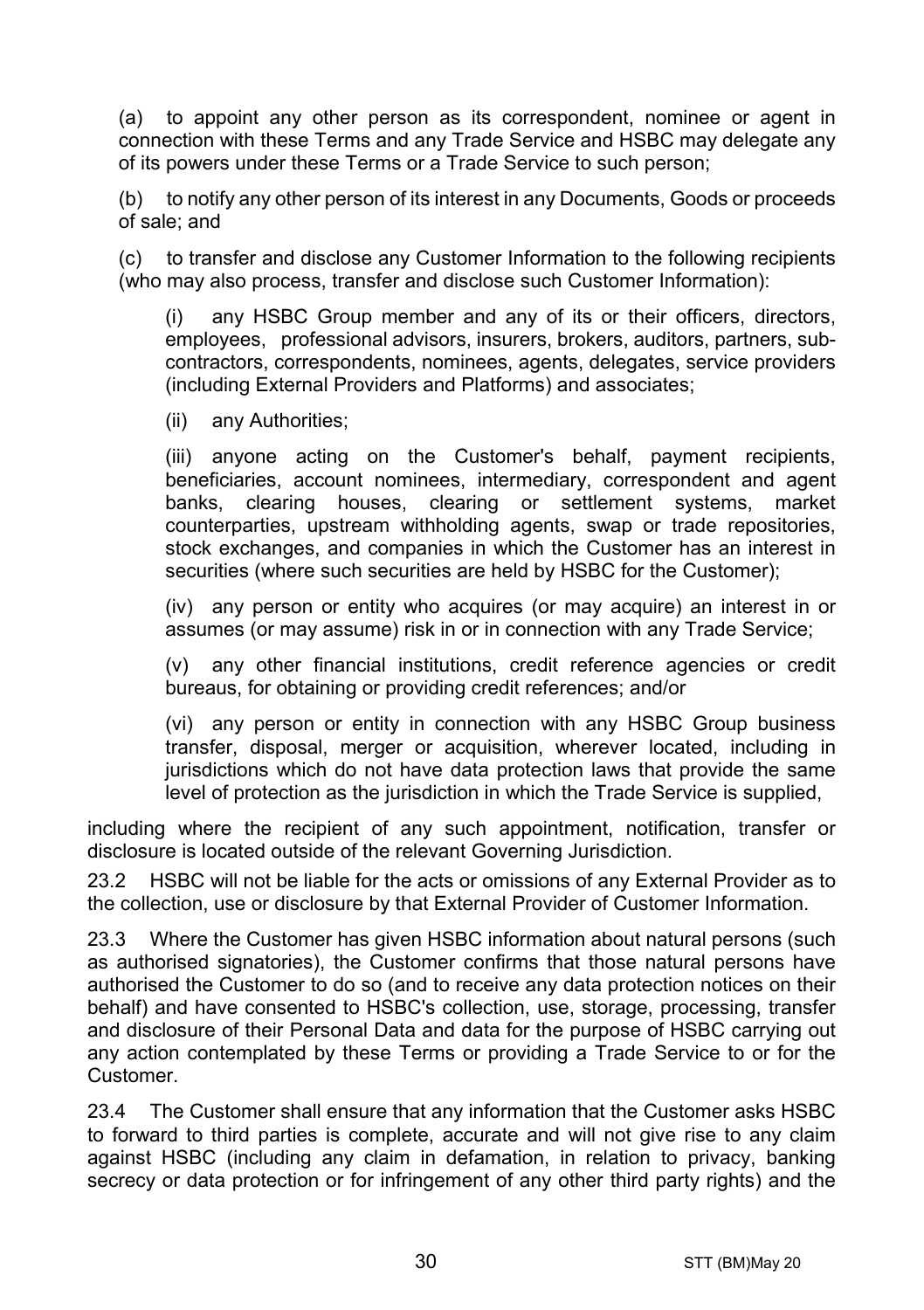Customer confirms and represents that it has obtained the requisite consent and/or waiver (where required) for HSBC to forward such information.

## **24. MISCELLANEOUS**

24.1 Other than a Trade Service which has been provided on an irrevocable or committed basis, HSBC may at any time withdraw a Trade Service or refuse to provide a Trade Service in its absolute discretion.

24.2 Any waiver, release or consent by HSBC under or in respect of these Terms or a Trade Service will only be effective if made in writing (which may be made through a Platform).

24.3 HSBC may at any time change these Terms by providing the Customer with at least 30 days' written notice and any Trade Service requested on or after the effective date in such notice shall be subject to the amended Terms.

24.4 HSBC is authorised to take such steps and to make such payments as it considers necessary, at the cost of the Customer, to remedy any default by the Customer in respect of its obligations under these Terms or any Trade Service.

24.5 Neither HSBC's failure to exercise, nor HSBC's delay in exercising, any of its rights or remedies under these Terms or in respect of a Trade Service shall operate as a waiver of any such right or remedy, nor shall any single or partial exercise of any right or remedy prevent any further or other exercise of any other right or remedy.

24.6 The Customer may not assign or transfer any of its rights or obligations under these Terms or a Trade Service. HSBC may assign, transfer or create security over any of its rights under or in respect of these Terms or a Trade Service without restriction or notice.

24.7 Without prejudice to Clause 20 (*INSTRUCTIONS*), any notices by the Customer in connection with these Terms or a Trade Service must be given to HSBC in writing at the address of HSBC most recently advised by HSBC to the Customer. HSBC may give notice to the Customer in person, by telephone or facsimile, by post, through a Platform or, if agreed by the Customer, through another electronic channel at the address or number most recently notified by the Customer to HSBC. A notice sent by post will be deemed to have been received 7 calendar days after posting if within the same country, or 15 calendar days after posting if cross border.

24.8 Each of the provisions of these Terms is severable and distinct from the others and, if one or more of such provisions is or becomes illegal, invalid or unenforceable, the remaining provisions shall not be affected in any way.

24.9 If the Customer includes two or more persons, the obligations and liabilities of these persons under or in respect of a Trade Service and these Terms shall be joint and several.

24.10 Nothing in these Terms shall be deemed to create any partnership, joint venture or relationship of principal and agent between HSBC and the Customer or create or give rise to any fiduciary relationship of any nature.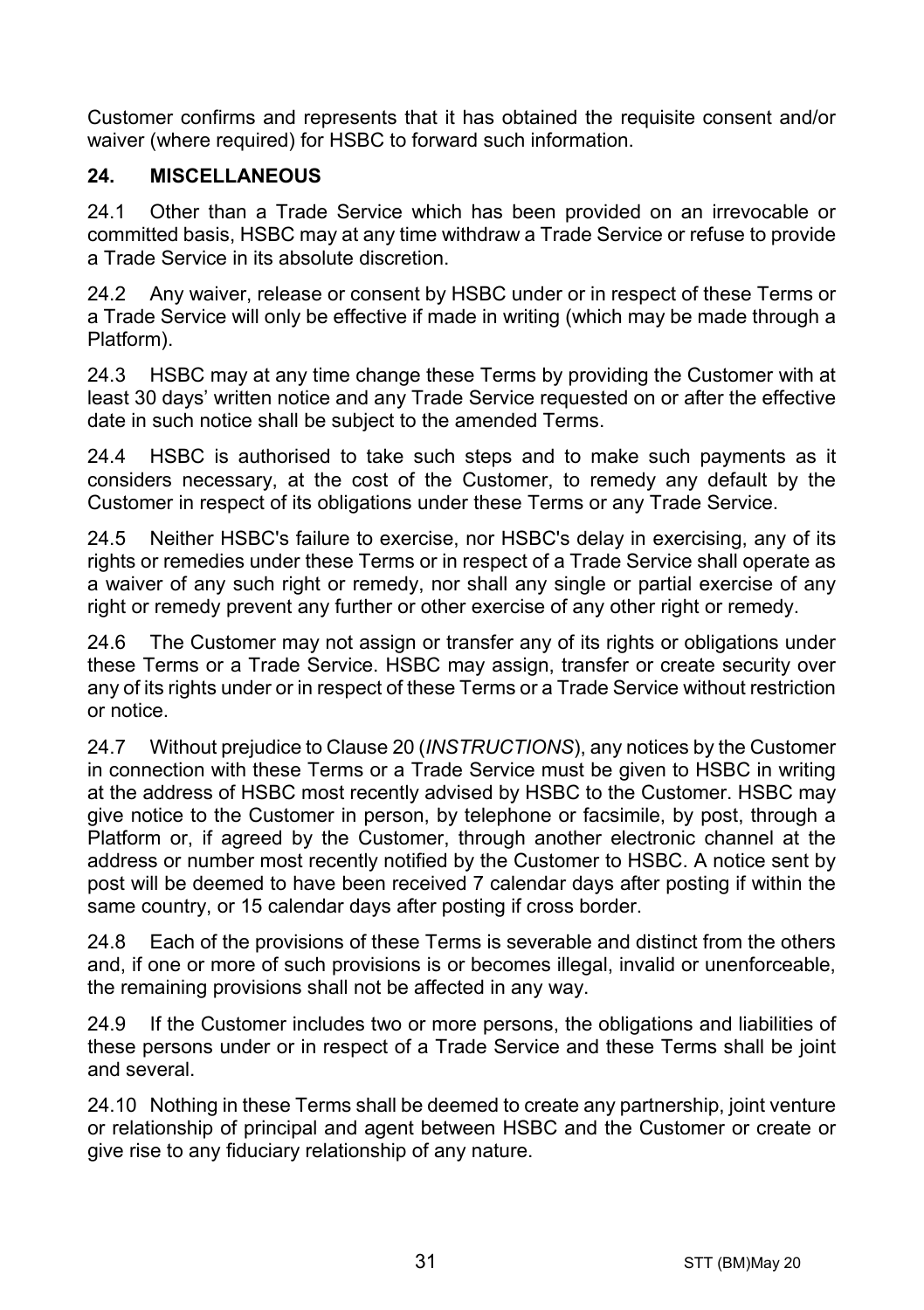24.11 To the extent permitted by the laws of the Governing Jurisdiction, the Customer irrevocably waives any right of sovereign immunity from suit, jurisdiction or adjudication (including in respect of pre-judgement interim relief and execution of any judgement) that it may have in the Governing Jurisdiction or otherwise, whether that immunity relates to itself or to any commercial or non-commercial assets (including land, bank accounts or other assets held in the name of a diplomatic mission or otherwise or belonging to the Customer's central bank or other monetary authority).

24.12 These Terms are for the benefit of the Customer, HSBC and each HSBC Group member, and are not intended to benefit any other third party or be enforceable by any other third party. Any rights of HSBC to bring to an end or change these Terms or any contract to which they form part are not subject to the consent of any other third party.

# **25. GOVERNING LAW AND JURISDICTION**

25.1 For the purposes of a Trade Service:

(a) that Trade Service and these Terms will be governed by the laws of the Governing Jurisdiction; and

(b) the courts of the Governing Jurisdiction shall have non-exclusive jurisdiction to settle any disputes that may arise out of, or in connection with, that Trade Service and these Terms, their interpretation or any non-contractual obligations arising from or connected with them.

25.2 If a process agent is specified in an Application or Facility Agreement in respect of a Trade Service, service of any legal process on the person whose name and address is specified in such Application or Facility Agreement shall constitute service on the Customer.

25.3 If no process agent has been appointed by the Customer, upon request from HSBC the Customer will, within five Business Days, appoint a process agent (with an office in the Governing Jurisdiction) for service of all legal process relating to these Terms and the relevant Trade Service on the Customer and the Customer will notify the process agent's address to HSBC. If the Customer does not do this, HSBC may appoint a process agent on the Customer's behalf and at its expense and shall, as soon as practicable, notify the Customer of such appointment.

# **SECTION 7 – DEFINITIONS AND INTERPRETATION**

#### **26. DEFINITIONS AND INTERPRETATION**

26.1 In these Terms:

**Application** means an application, instruction or request by the Customer for a Trade Service (whether for itself or for another person) using an application form, or pursuant to the terms of a Facility Agreement or made using a Platform.

**Authorities** includes any judicial, administrative, public or regulatory body (including any self-regulatory body), any government, any tax authority, any securities or futures exchange, any court, any central bank or law enforcement body, or any of their agents, with jurisdiction (direct or indirect) over any part of the HSBC Group at any time.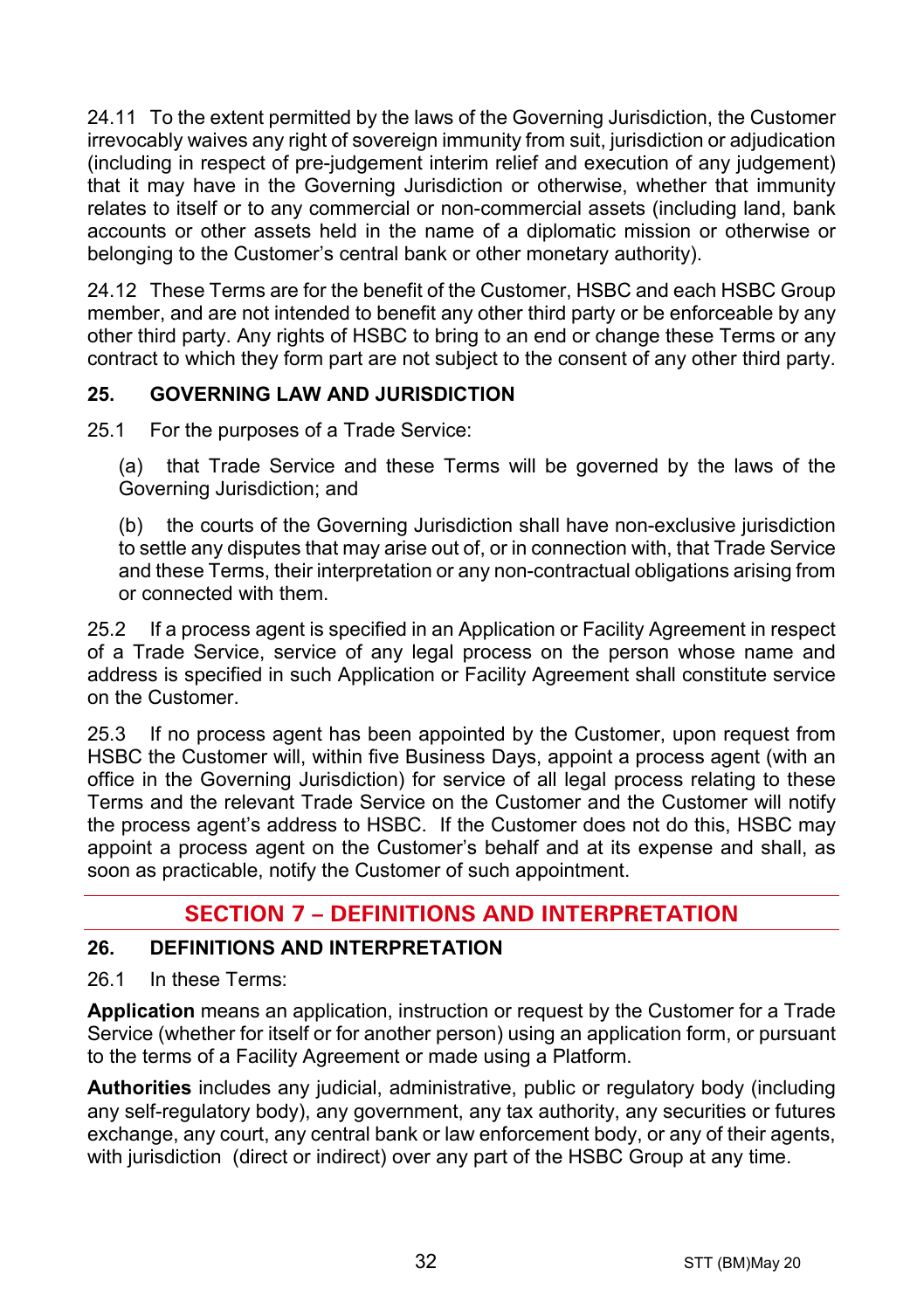**Back-to-Back Documentary Credit** has the meaning given to it in Clause 3.14 (*DOCUMENTARY CREDITS*).

**Business Day** means, in respect of a Trade Service, a day on which banks are open for general business in the Governing Jurisdiction.

**Cash Collateral** has the meaning given to it in Clause 10 (*CASH COLLATERAL*).

**Claim** means any demand, request for payment or for acceptance and payment, claim, presentation or drawing made in respect of a Trade Service by a beneficiary, the Customer or any other person.

**Collection** means a collection transaction in respect of the handling of Documents where HSBC may act as either a remitting bank, collecting bank or presenting bank.

**Compliance Action** has the meaning given to it in Clause 19 (*COMPLIANCE WITH LAWS AND SANCTIONS*).

**Country Conditions** means HSBC's additional terms and conditions for the country in which the HSBC entity providing the relevant Trade Service is located.

**Customer** means the person who requests the relevant Trade Service and with whom HSBC contracts with respect to the provision of that Trade Service (and, without limitation, as may be specified in the relevant Application). If HSBC provides a Trade Service to a person that is not a customer of HSBC, references in these Terms to the "Customer" shall apply to that person even though that person is not a customer of HSBC.

**Customer Information** means any Personal Data, confidential information, and/or Tax Information (including accompanying statements, waivers and consents) of either the Customer, or a person or entity whose information (including any Personal Data or Tax Information) which the Customer provides, or which is provided on the Customer's behalf, to any HSBC Group member in connection with the provision of any Trade Service.

**Customer Liabilities** means at any time:

(a) all liabilities of the Customer to HSBC or any HSBC Group member (including arising under or in connection with any Trade Service and these Terms) incurred in any currency and in any capacity and whether present or future, actual or contingent, direct or indirect, or incurred alone or jointly with any other person;

(b) interest on such liabilities (both before and after any demand or judgment) to the date on which HSBC or any such HSBC Group member receives payment, at the rates payable by the Customer or which would have been payable but for any circumstances which restricts payment;

(c) any costs and expenses incurred by HSBC or any HSBC Group member in making payment under or in respect of a Trade Service on behalf of the Customer (but without HSBC being under any obligation to do so) as a result of failure by the Customer to make such payment when due or demanded; and

(d) all costs and expenses (including legal fees on a full indemnity basis) of HSBC or any HSBC Group member in perfecting or enforcing its rights under or in respect of a Trade Service and these Terms.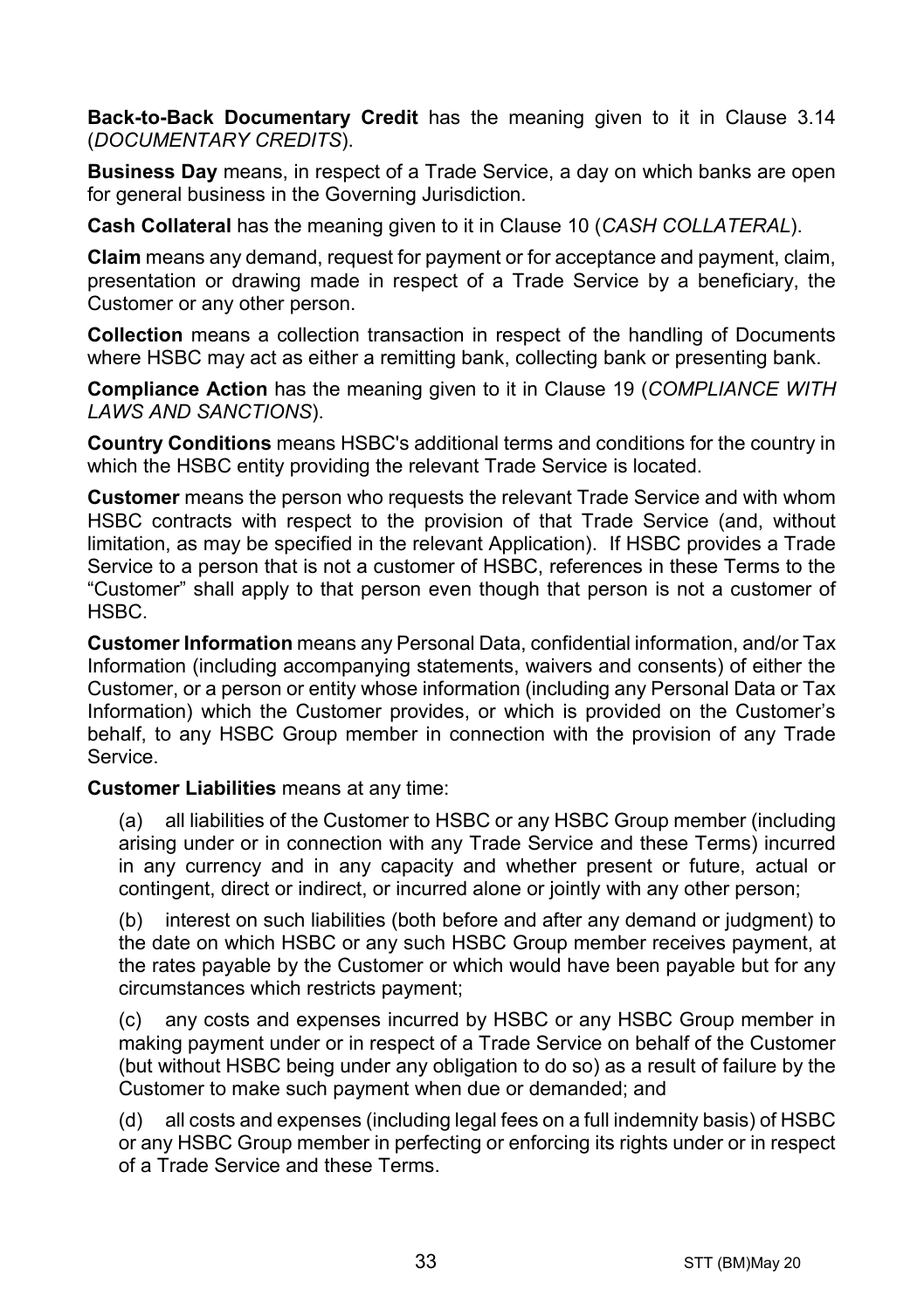**Documentary Credit** means a documentary credit or letter of credit or any commitment to issue a documentary credit or letter of credit (including any extension. renewal or amendment of the same).

**Documents** means any drafts, bills of exchange, promissory notes, cheques, documents of title, certificates, invoices, statements, transport documents, insurance policies, warehouse warrants, warehouse receipts or any other similar instruments relating to a Trade Transaction in respect of which HSBC has provided Trade Service(s) to the Customer.

**Electronic Means** has the meaning given to it in Clause 20 (*INSTRUCTIONS*).

**Exchange Rate** means HSBC's spot rate of exchange (or if HSBC does not have an available spot rate of exchange for the relevant currency, any other publicly available spot rate of exchange selected by HSBC) for the purchase of the required currency in the relevant foreign exchange market at the relevant time using the currency in which the relevant payment was paid (where any such spot rate of exchange shall be selected by HSBC acting reasonably in the circumstances).

**External Provider** means a person (other than HSBC) that makes any Platform available to HSBC and/or the Customer.

**External Terms and Conditions** means any agreement which is entered into between an External Provider and either HSBC or the Customer setting out the terms and conditions applicable to HSBC's or the Customer's use of a Platform.

**Facility Agreement** means a letter or agreement between the Customer and HSBC pursuant to which HSBC agrees to provide to the Customer a facility in respect of Trade Services.

**Finance** means discounting, negotiating, purchasing, prepaying, early paying or endorsing a Document (whether or not drawn under a Documentary Credit or Collection) or Documentary Credit and **Financed** and **Finances** shall be construed accordingly. For the avoidance of doubt, **Finance** does not include a Trade Finance Loan.

**Goods** means the goods or products which are the subject of a Trade Transaction in respect of which HSBC has provided Trade Service(s) to the Customer.

**Governing Jurisdiction** means the jurisdiction in which the relevant HSBC entity providing the Trade Service is located or such other jurisdiction agreed in writing between the Customer and HSBC or specified in the relevant Country Conditions.

**HSBC** means the HSBC Group member (or, if applicable, the branch of such HSBC Group member) providing the relevant Trade Service, and its successors and assigns and, where the context permits, includes any person appointed by HSBC under Clause 23.1(a) (*DISCLOSURE, CONFIDENTIALITY AND PRIVACY*).

**HSBC Group** means HSBC Holdings plc and its subsidiaries and affiliates from time to time.

**ICC** means the International Chamber of Commerce.

**Increased Costs** means a reduction in the rate of return from a Trade Service or on HSBC's overall capital, an additional or increased cost or a reduction of any amount due and payable under these Terms or in respect of a Trade Service, which is incurred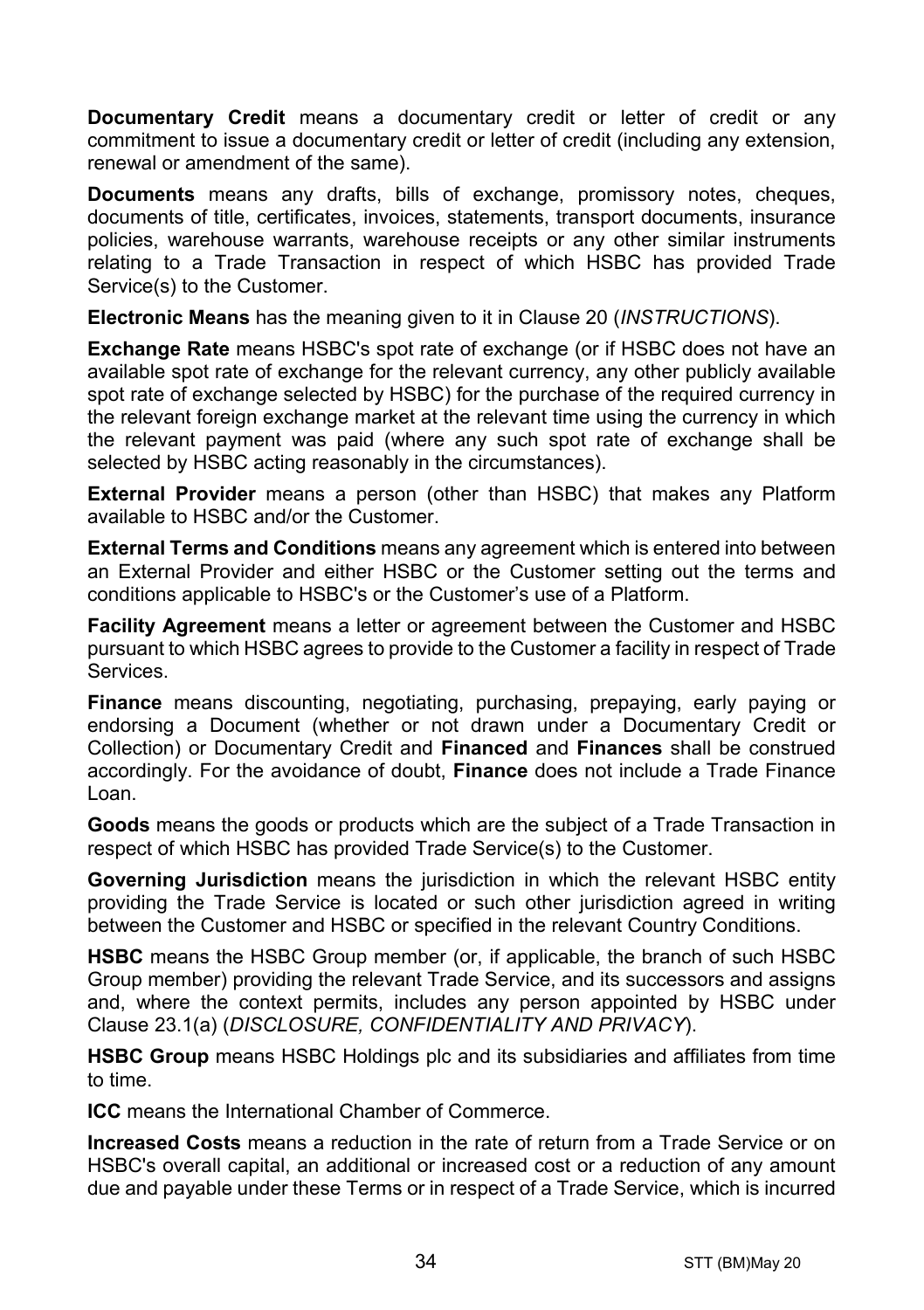or suffered by HSBC to the extent that it is attributable to HSBC performing its obligations under these Terms or a Trade Service.

**Indemnified Party** has the meaning given to it in Clause 9 (*REIMBURSEMENT AND INDEMNITY*).

**Instruction** has the meaning given to it in Clause 20 (*INSTRUCTIONS*).

**Instrument** means any SBLC, demand guarantee (including an avalisation, coacceptance or acceptance of a Document), bond, counter-guarantee, counter-SBLC, or similar independent payment obligation (including any extension, renewal or amendment of the same).

**Losses** has the meaning given to it in Clause 9 (*REIMBURSEMENT AND INDEMNITY*).

**Master Documentary Credit** has the meaning given to it in Clause 3.14 (*DOCUMENTARY CREDITS*).

**Personal Data** means any information relating to an individual from which such individual can be identified, including sensitive personal data, name(s), residential address(es), contact information, age, date of birth, place of birth, nationality, citizenship, personal and marital status.

**Platform** means any electronic platform (a) used by HSBC, the Customer or any other person for giving or receiving any Instruction, Claim or other communication in relation to any Trade Service, and/or (b) used by HSBC or any other person for issuing or providing any Trade Service, and shall include HSBCnet.

**Recourse Event** means in respect of a Trade Service:

(a) any misrepresentation, alleged or actual fraud, illegality or unauthorised act of the Customer and/or any other party to the Trade Transaction;

(b) any alleged or actual invalidity, non-compliance or unenforceability of the Documentary Credit, SBLC, Document(s) or Trade Transaction (as applicable); or

(c) any injunction, court order, law, regulation or Sanctions which restrict any payment (whether to or from HSBC and/or not subsequently discharged).

**SBDC** means a standby documentary credit.

**SBLC** means a standby letter of credit (which includes an SBDC).

**Sanction** has the meaning given to it in Clause 19 (*COMPLIANCE WITH LAWS AND SANCTIONS*).

**Security Agreement** means any document creating security or quasi-security over any of the Customer's rights and/or assets in support of any obligations which the Customer may have to any HSBC Group member from time to time.

**Tariff Book** means, if applicable in the relevant jurisdiction, HSBC's tariff book setting out HSBC's fees, commissions, interest rates and other rates for Trade Services as is available upon request by the Customer and/or can be accessed online.

**Tax** includes goods and services tax, value added tax, sales tax, stamp duty or any tax, levy, impost, deduction, charge, rate, duty, compulsory loan or withholding which is levied or imposed by a government agency, and any related interest, penalty,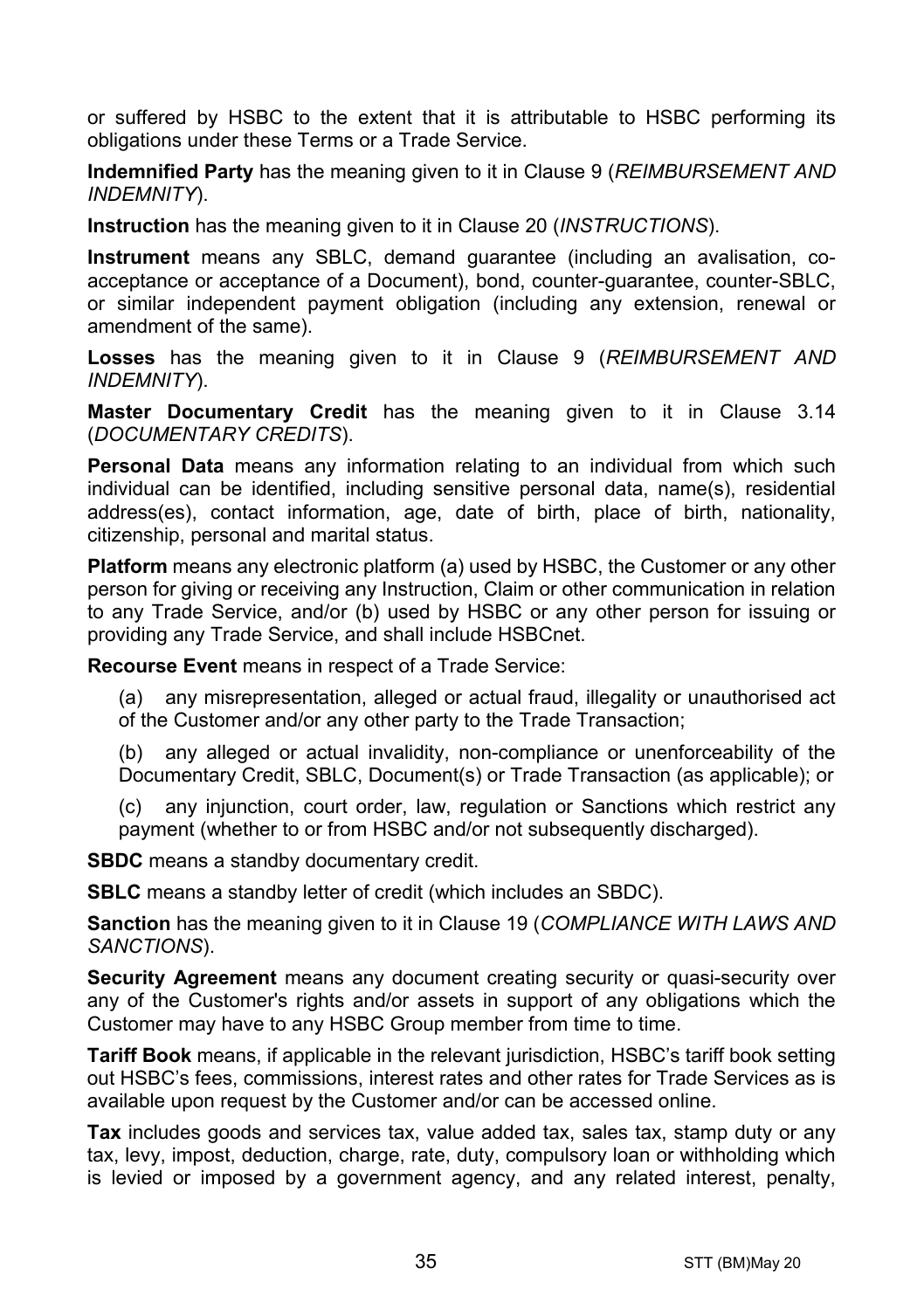charge, fee or other amount (but does not include tax on the overall net income of HSBC).

**Tax Information** means any documentation or information (and accompanying statements, waivers and consents) relating, directly or indirectly, to the Customer's tax status and the tax status of any owner, "controlling person", "substantial owner" or beneficial owner of the Customer.

**Trade Finance Loan** means a loan, advance, credit or other financial accommodation provided by HSBC to the Customer in respect of a Trade Transaction.

#### **Trade Service** includes:

(a) the issue of a Documentary Credit and instructing any advising bank, nominated bank or confirming bank in relation to such Documentary Credit;

(b) acting as the advising bank, nominated bank or confirming bank (on a disclosed or undisclosed basis) in relation to a Documentary Credit;

(c) the issue of an Instrument and/or instructing any correspondent bank in relation to, and issuing an counter-guarantee, counter-SBLC or indemnity in respect of, an Instrument;

(d) acting as the advising bank, confirming bank or correspondent bank in relation to an Instrument;

- (e) the handling of a Documentary Credit, Instrument or Document;
- (f) Collections;
- (g) the provision of any Finance;
- (h) the provision of a Trade Finance Loan;

(i) the issue of a letter of indemnity or shipping guarantee and/or the signing, endorsement or release of any Transport Document;

- (j) the release of Documents;
- (k) any other service or product relating to a Trade Transaction provided,

by HSBC to, at the request of, or in respect of the Customer.

**Trade Transaction** means a transaction involving the sale or purchase by the Customer of goods or services from/to a third party, and includes any contract(s) on which such transaction may be based.

**Transport Documents** has the meaning given to it in Clause 8 (*APPLICATIONS FOR RELEASE OF GOODS, SHIPPING GUARANTEES AND LETTERS OF INDEMNITY*).

**USD** means the lawful currency of the United States of America.

26.2 Unless contrary indication appears, any reference in these Terms to:

(a) an Application or Trade Service (and any reference in an Application to a Trade Service) includes (where applicable) the contract created between the Customer and HSBC by HSBC accepting that Application by providing or undertaking that Trade Service;

(b) the **Customer**, **HSBC** or any other person shall be construed so as to include its successors in title, permitted assigns and permitted transferees to, or